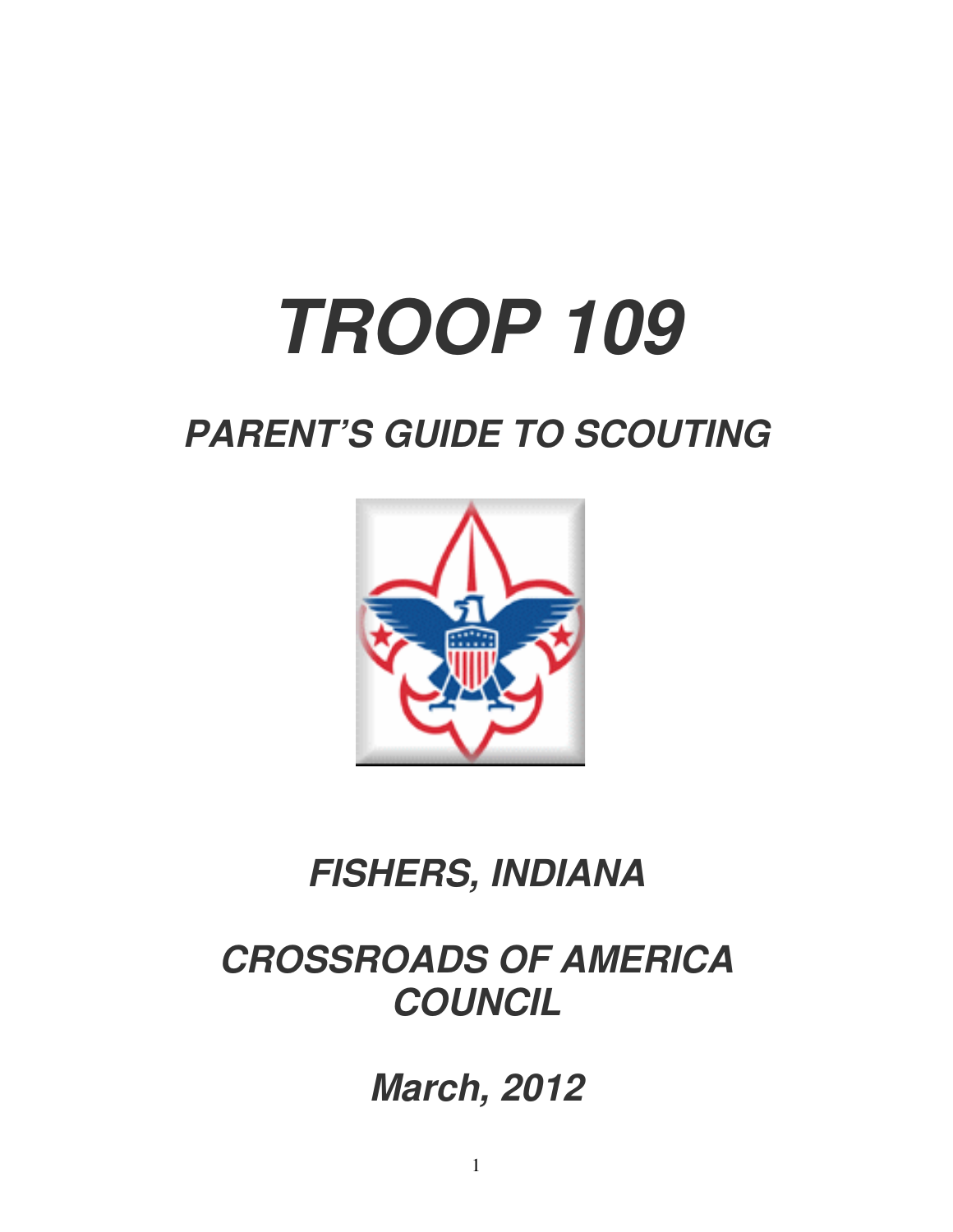# **Parent's Guide to Scouting**

## Website: www.fisherstroop109.com Email: scoutmaster@fisherstroop109.com

| <b>Table of Contents</b> |  |
|--------------------------|--|
|                          |  |
|                          |  |
|                          |  |
|                          |  |
|                          |  |
|                          |  |
|                          |  |
|                          |  |
|                          |  |
|                          |  |
|                          |  |
|                          |  |
|                          |  |
|                          |  |
|                          |  |
|                          |  |
|                          |  |
|                          |  |
|                          |  |
|                          |  |
|                          |  |
|                          |  |
|                          |  |
|                          |  |
|                          |  |
|                          |  |
|                          |  |
|                          |  |
|                          |  |
|                          |  |
|                          |  |
|                          |  |
|                          |  |
|                          |  |
|                          |  |
|                          |  |
|                          |  |
|                          |  |
|                          |  |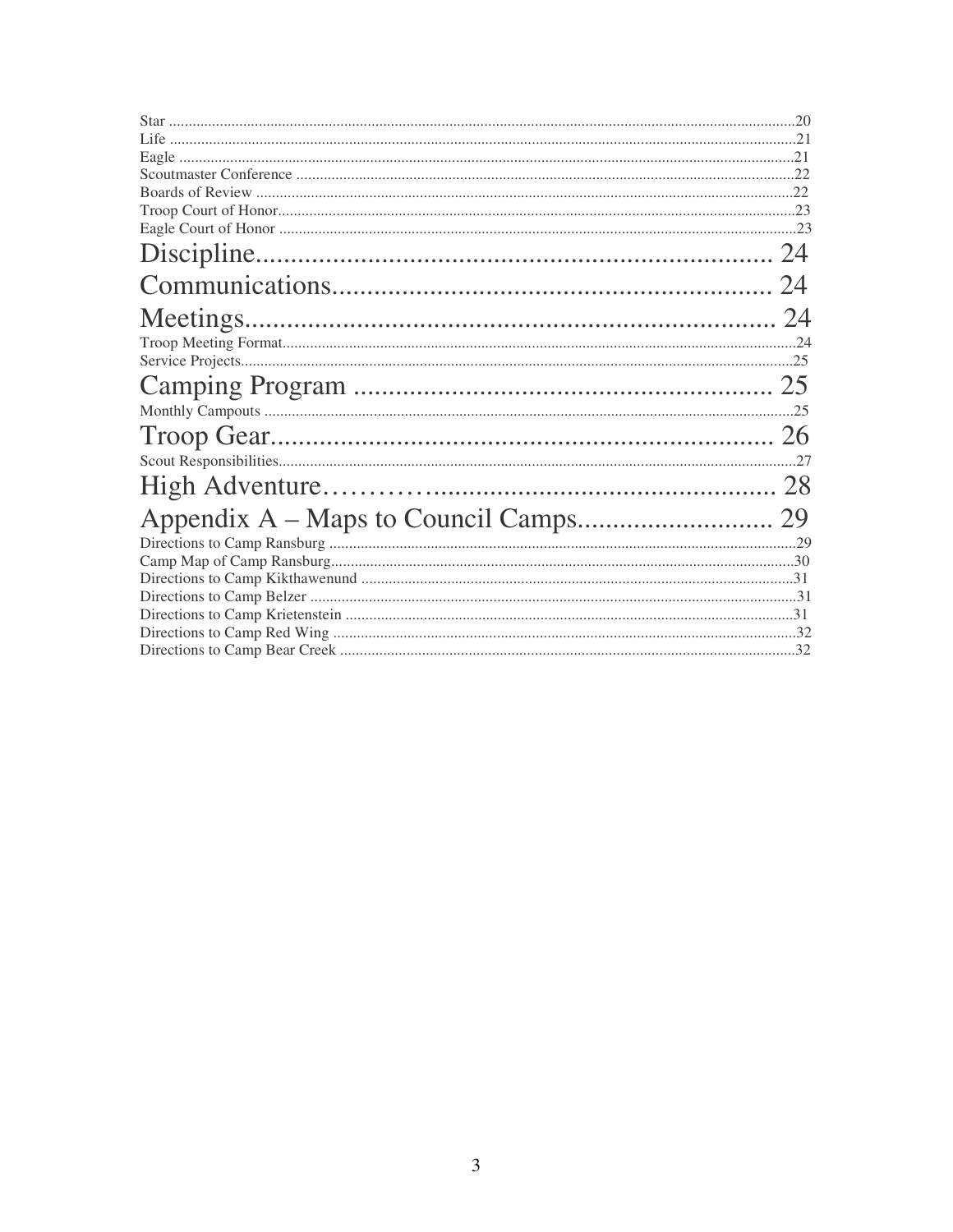# **What Is Boy Scouting?**



**The Beginning of Scouting** 

Scouting, as known to millions of youth and adults, evolved during the early 1900s through the efforts of several men dedicated to bettering youth. These pioneers of the program conceived outdoor activities that developed skills in young boys and gave them a sense of enjoyment, fellowship, and a code of conduct for everyday living.

In this country and abroad at the turn of the century, it was thought that children needed certain kinds of education that the schools couldn't or didn't provide. This led to the formation of a variety of youth groups, many with the word "Scout" in their names. For example, Ernest Thompson Seton, an American naturalist, artist, writer, and lecturer, originated a group called the Woodcraft Indians and in 1902 wrote a guidebook for boys in his organization called the Birch Bark Roll.

Meanwhile in Britain, Robert Baden-Powell, after returning to his country a hero following military service in Africa, found boys reading the manual he had written for his regiment on stalking and survival in the wild. Gathering ideas from Seton, America's Daniel Carter Beard, and other Scoutcraft experts, Baden-Powell rewrote his manual as a nonmilitary skill book, which he titled Scouting for Boys. The book rapidly gained a wide readership in England and soon became popular in the United States.

In 1907, when Baden-Powell held the first campout for Scouts on Brownsea Island off the coast of England, troops were spontaneously springing up in America. William D. Boyce, a Chicago publisher, incorporated the Boy Scouts of America in 1910 after meeting with Baden-Powell. (Boyce was inspired to meet with the British founder by an unknown Scout who led him out of a dense London fog and refused to take a tip for doing a Good Turn.) Immediately after its incorporation, the BSA was assisted by officers of the YMCA in organizing a task force to help community organizations start and maintain a high-quality Scouting program. Those efforts climaxed in the organization of the nation's first Scout camp at Lake George, New York, directed by Ernest Thompson Seton. Beard, who had established another youth group, the Sons of Daniel Boone (which he later merged with the BSA), provided assistance. Also on hand for this historic event was James E. West, a lawyer and an advocate of children's rights, who later would become the first professional Chief Scout Executive of the Boy Scouts of America. Seton became the first volunteer national Chief Scout, and Beard, the first national Scout Commissioner.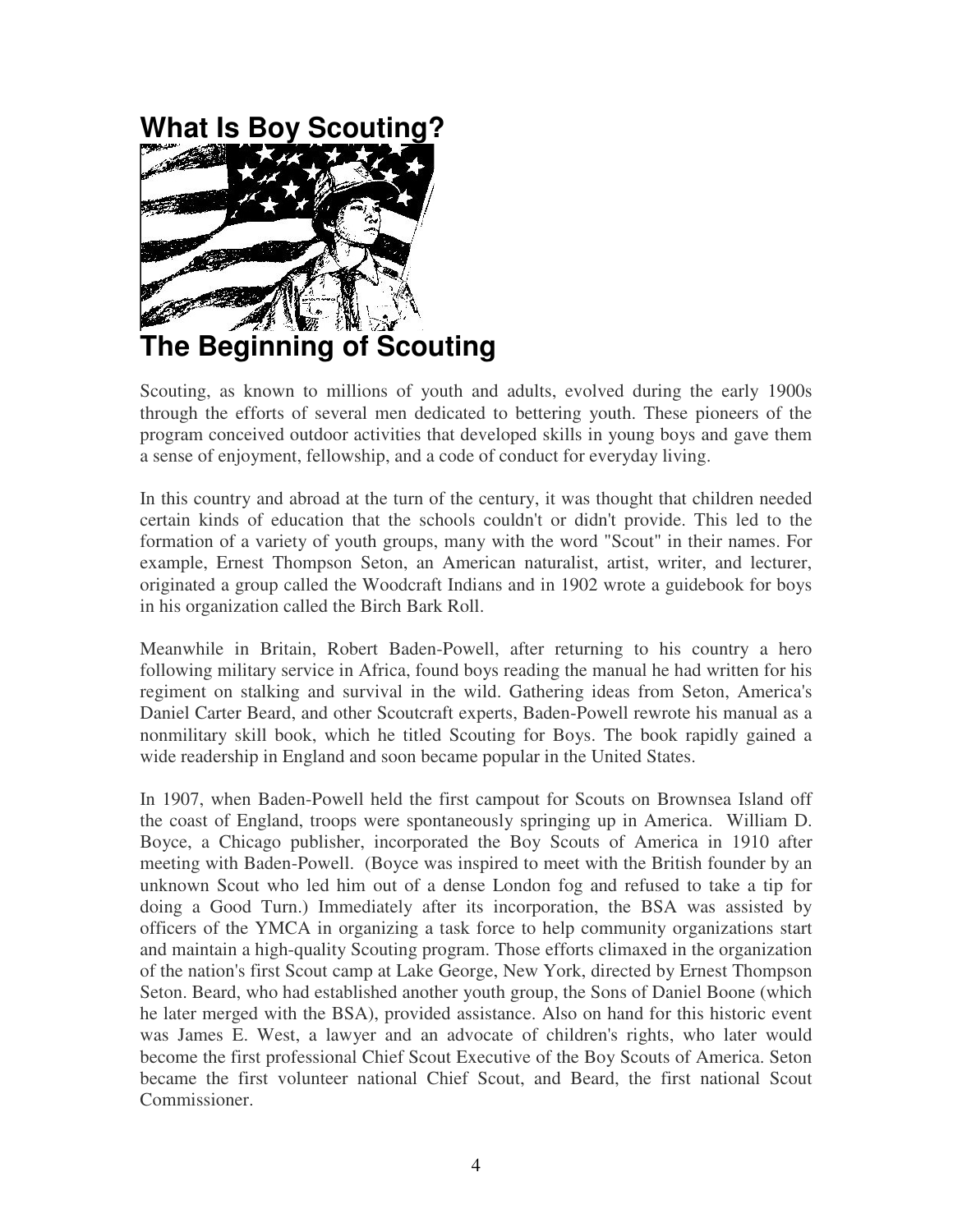#### **Purpose of the BSA**

The Boy Scouts of America was incorporated to provide a program for community organizations that offers effective character, citizenship, and personal fitness training for youth. The Scouting program is based on the principle that learning can be fun. Troop 109 will offer your son a unique learning experience. Every Scouting activity, and the manner in which it is organized and conducted, has a purpose behind it – to help develop character, fitness, citizenship, and leadership.

Specifically, the BSA endeavors to develop American citizens who are physically, mentally, and emotionally fit; have a high degree of self-reliance as evidenced in such qualities as initiative, courage, and resourcefulness; have personal values based on religious concepts; have the desire and skills to help others; understand the principles of the American social, economic, and governmental systems; are knowledgeable about and take pride in their American heritage and understand our nation's role in the world; have a keen respect for the basic rights of all people; and are prepared to participate in and give leadership to American society.

#### **Aims and Methods of the Scouting Program**

The Scouting program has three specific objectives, commonly referred to as the "Aims of Scouting." The three aims of Scouting represent the long-term goals we have for all of the boys and form the basis for our program. Boy Scouting works towards three aims:

Build character – developing the Scout's personal qualities, values, and outlook; honesty, courage, integrity, self-discipline, self-confidence, and self-respect.

Foster citizenship – training the Scout for his duties, obligations, privileges, and responsibilities as a citizen and member of his community.

Develop fitness – helping the Scout to develop physically, mentally, morally, and emotionally.

The methods by which the aims are achieved are listed below in random order to emphasize the equal importance of each.

*Ideals*: The ideals of Boy Scouting are spelled out in the Scout Oath, the Scout Law, the Scout motto, and the Scout slogan. The Boy Scout measures himself against these ideals and continually tries to improve. The goals are high, and as he reaches for them, he has some control over what and who he becomes.

*Patrols:* The patrol method gives Boy Scouts an experience in group living and participating citizenship. It places responsibility on young shoulders and teaches boys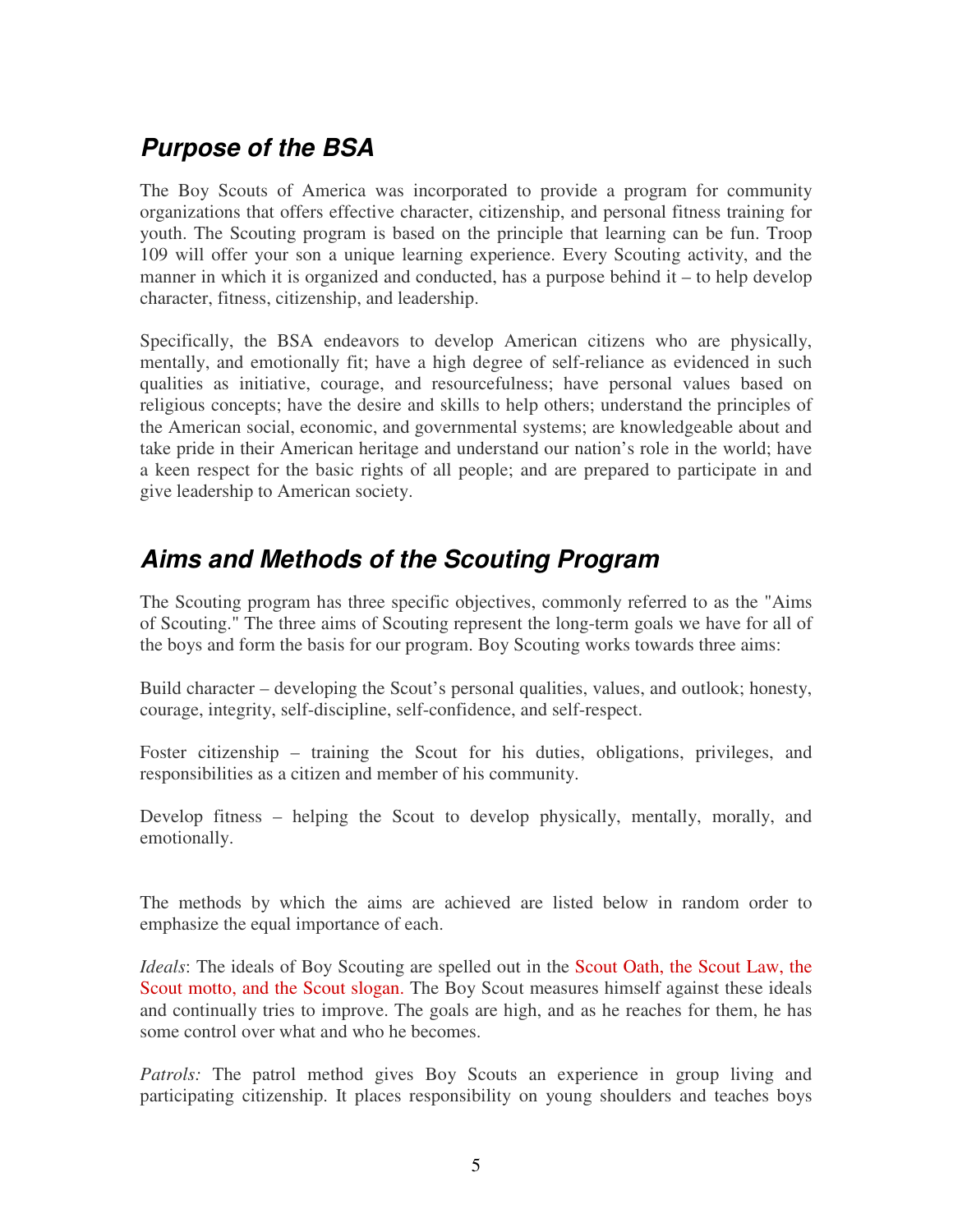how to accept it. The patrol method allows Scouts to interact in small groups where members can easily relate to each other. These small groups determine troop activities through elected representatives.



*Outdoor Programs:* Boy Scouting is designed to take place outdoors. It is in the outdoor setting that Scouts share responsibilities and learn to live with one another. In the outdoors the skills and activities practiced at troop meetings come alive with purpose. Being close to nature helps Boy Scouts gain an appreciation for the beauty of the world around us. The outdoors is the laboratory in which Boy Scouts learn ecology and practice conservation of nature's resources.

*Advancement:.* Boy Scouting provides a series of surmountable obstacles and steps in overcoming them through the advancement method. The Boy Scout plans his advancement and progresses at his own pace as he meets each challenge. The Boy Scout is rewarded for each achievement, which helps him gain self-confidence. The steps in the advancement system help a Boy Scout grow in self-reliance and in the ability to help others.

*Associations With Adults.* Boys learn a great deal by watching how adults conduct themselves. Scout leaders can be positive role models for the members of the troop. In many cases a Scoutmaster who is willing to listen to boys, encourage them, and take a sincere interest in them can make a profound difference in their lives.

*Personal Growth.* As Boy Scouts plan their activities and progress toward their goals, they experience personal growth. The Good Turn concept is a major part of the personal growth method of Boy Scouting. Boys grow as they participate in community service projects and do Good Turns for others. Probably no device is as successful in developing a basis for personal growth as the daily Good Turn. The religious emblems program also is a large part of the personal growth method. Frequent personal conferences with his Scoutmaster help each Boy Scout to determine his growth toward Scouting's aims.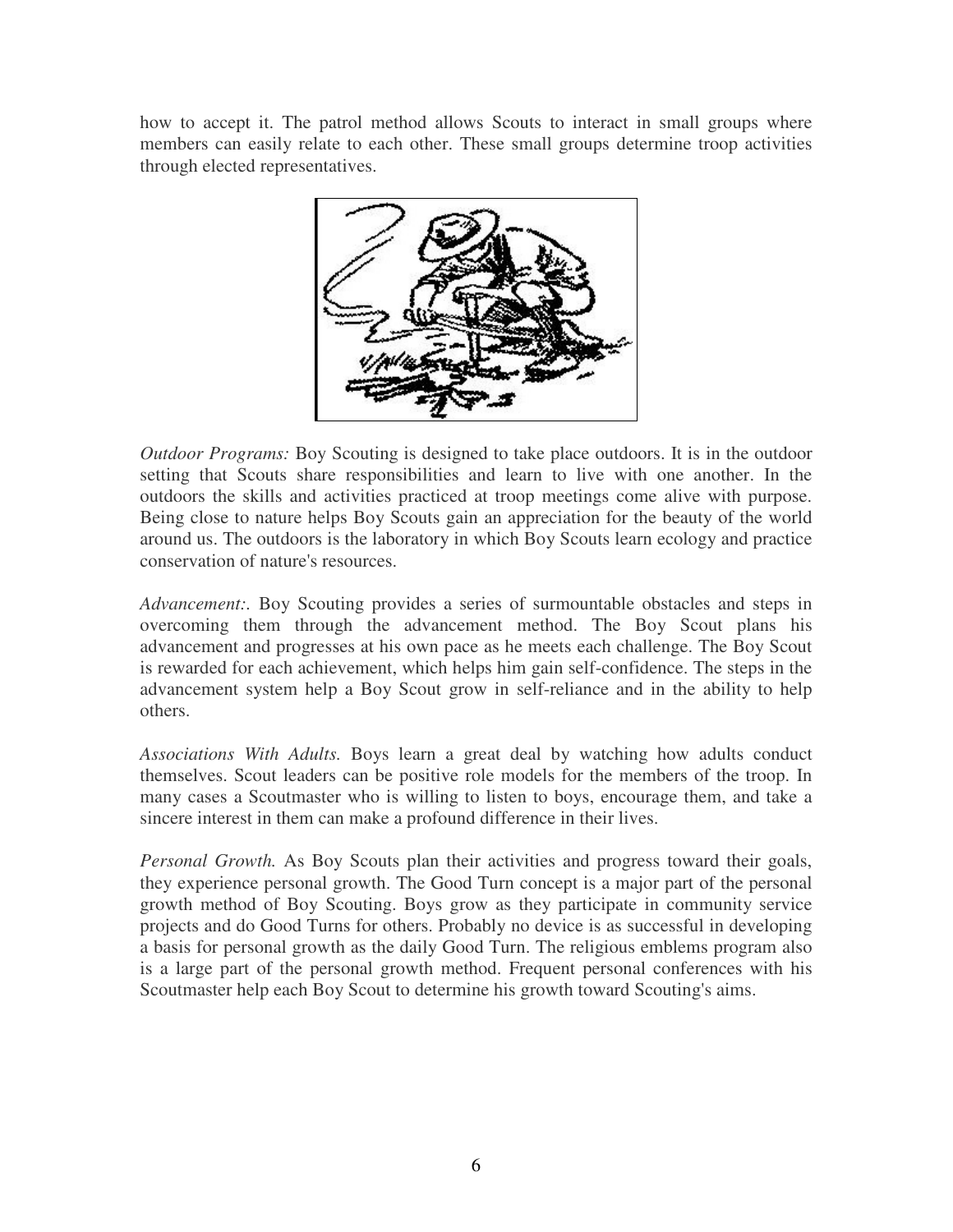

*Leadership Development.* The Boy Scout program encourages boys to learn and practice leadership skills. Every Boy Scout has the opportunity to participate in both shared and total leadership situations. Understanding the concepts of leadership helps a boy accept the leadership role of others and guides him toward the citizenship aim of Scouting.



*Uniform*. The uniform makes the Boy Scout troop visible as a force for good and creates a positive youth image in the community. Boy Scouting is an action program, and wearing the uniform is an action that shows each Boy Scout's commitment to the aims and purposes of Scouting. The uniform gives the Boy Scout identity in a world brotherhood of youth who believe in the same ideals. The uniform is practical attire for Boy Scout activities and provides a way for Boy Scouts to wear the badges that show what they have accomplished.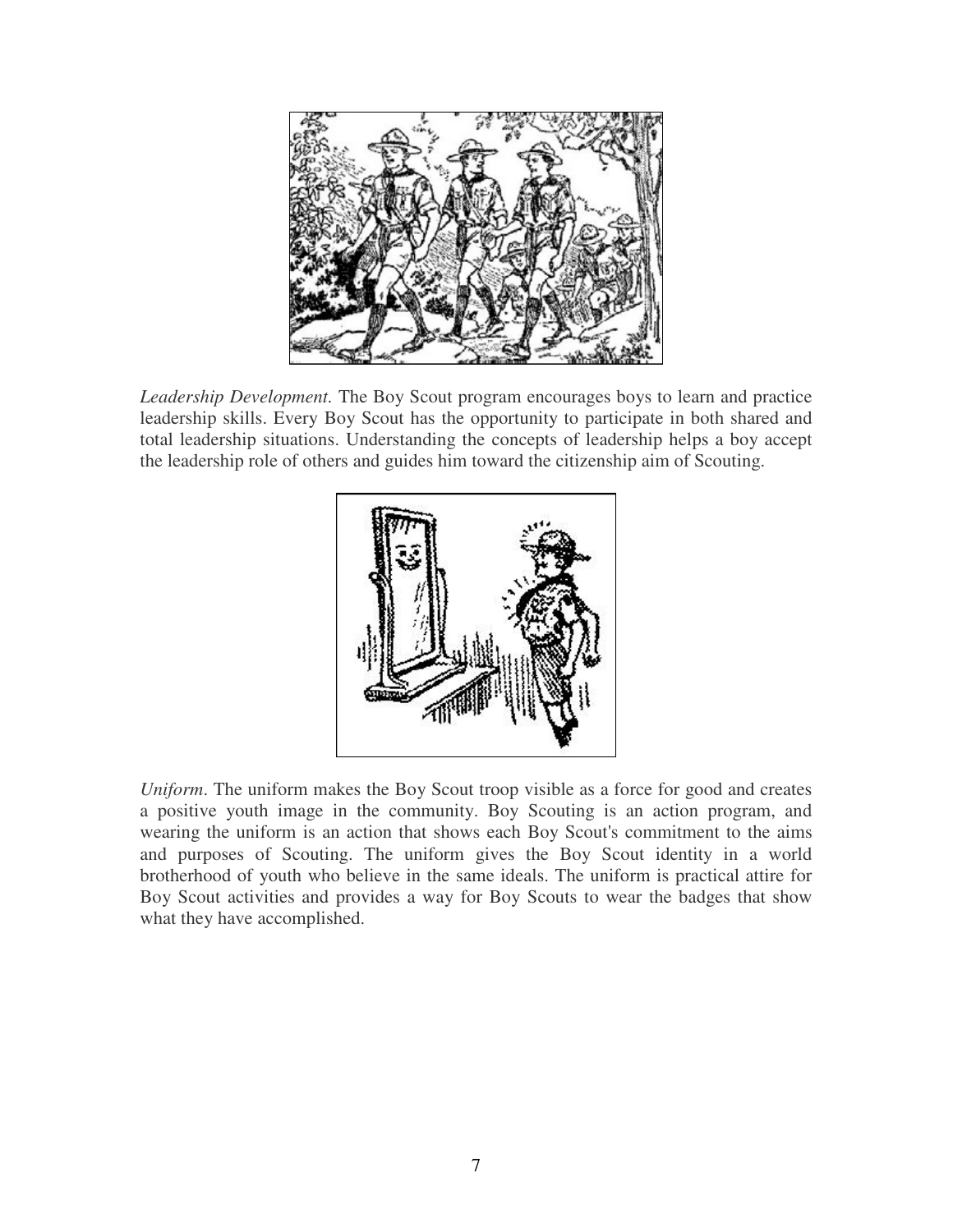#### **Scout Oath**

On my honor I will do my best To do my duty to God and my country And to obey the Scout Law; To help other people at all times; To keep myself physically strong, mentally awake, and morally straight.

#### **Scout Law**

A Scout is trustworthy, loyal, helpful, friendly, courteous, kind, obedient, cheerful, thrifty, brave, clean, and reverent.

#### **Scout Motto**

Be Prepared

#### **Scout Slogan**  Do a good turn Daily

#### **Outdoor Code**

As an American, I will do my best to Be clean in my outdoor manners, Be careful with fire, Be considerate in the outdoors, and Be conservation-minded. Lord Baden-Powell – Founder of Scouting

#### **Troop 109 – Troop History**

Troop 109 has been operating continuously since 1950, and is one of many Boy Scout troops in Fishers, Indiana. The troop is sponsored by the Fishers United Methodist Church (FUMC) and holds its weekly meetings at FUMC at  $116<sup>th</sup>$  St. and USA Parkway. The Troop is part of the Del-Mi District (Hamilton and Tipton counties) www.del-mi.org within the Crossroads of America Council www.crossroadsbsa.org. Our current Scoutmaster is John Rombach, who has been with the troop since 2004 and Scoutmaster since 2007.

#### **Boy Leader Program**

A key principle of the scouting program is the emphasis on boy leadership. Scouts are put in patrols, which are groups of 8 - 10 scouts similar in age. The patrol is lead by the Patrol Leader and Assistant Patrol Leader. The Patrol Leaders are elected by their patrol membership every 3 or 6 months. The Senior Patrol Leader is the scout who is responsible for planning and conducting the troop activities.

Each year in February or August, the Scouts vote to fill important leadership positions. Scouts are elected to staff positions, and together with the Senior Patrol Leader they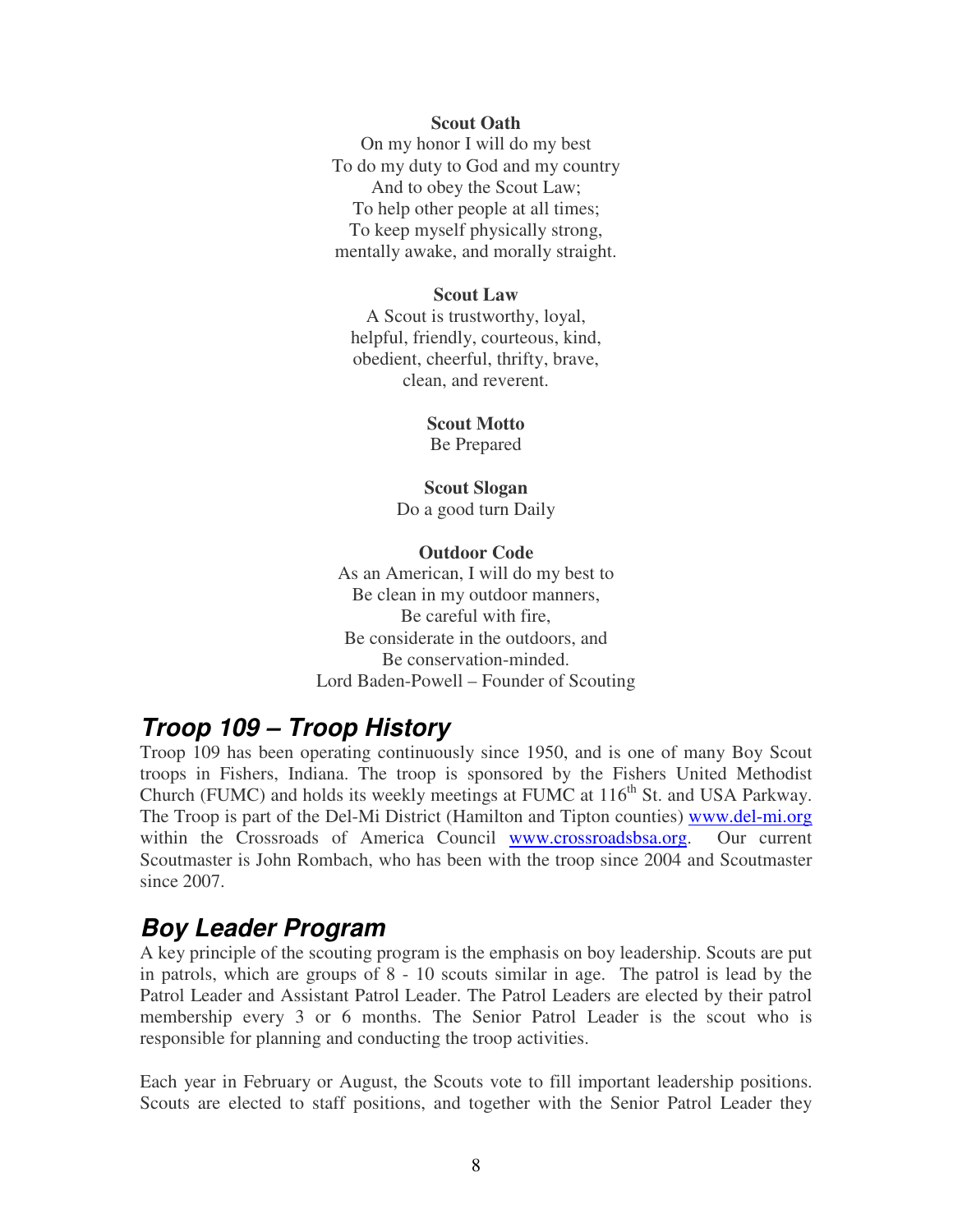provide most of the planning, organization and leadership of the troop. These include Quartermasters who maintain and distribute troop gear such as tents, cooking equipment, and food.

The Chaplain Aide is responsible for the invocation at Court of Honors and for a small nondenominational service at camp. Instructors are used in the training of both new and older Scouts in various Scoutcraft areas, both at the weekly meetings and campouts.

In order for the program to have continuity and meaning, it is important the boys attend the weekly meeting on Tuesday nights and attend all of the camps. Weekly meetings are from 7:00 PM to 8:30 PM. Full Scout uniform is required for all regular meetings.

Each member is required to have a full uniform. A full uniform is a Scout shirt and Scout Pants. Scout shorts are permitted, but they must be worn with Scout socks. Uniforms can be purchased from the Scout Shop located in the Council Service Center at 7125 Fall Creek Road North, Indianapolis. We maintain a uniform exchange within the troop. Uniforms in the exchange are free of charge to our members. Since boys grow so quickly, donating to and issuing uniforms from the exchange makes sense. We do not require neckerchiefs to be worn except for Courts of Honor.

#### **Meet the Adult Leaders**

**Scoutmaster** – John Rombach – John has been involved with Troop 109 since 2004. He has spent over 10 years as an adult Scouter. He joined the Troop in 2004 as an Assistant Scoutmaster and became Scoutmaster in 2007.

**Assistant Scoutmaster** – Paul Appold **Assistant Scoutmaster** – Art Baker **Assistant Scoutmaster** – Vince Catania **Assistant Scoutmaster** – Ross Henderson **Assistant Scoutmaster** – Ellen Huckabee **Assistant Scoutmaster** – Chris Johnson **Assistant Scoutmaster** – Tim Jones **Assistant Scoutmaster** – Connie Juskow **Assistant Scoutmaster** – Greg Kirkland **Assistant Scoutmaster** – Mark Ogden **Assistant Scoutmaster** – Frank Spall

**Assistant Scoutmaster** – Dave White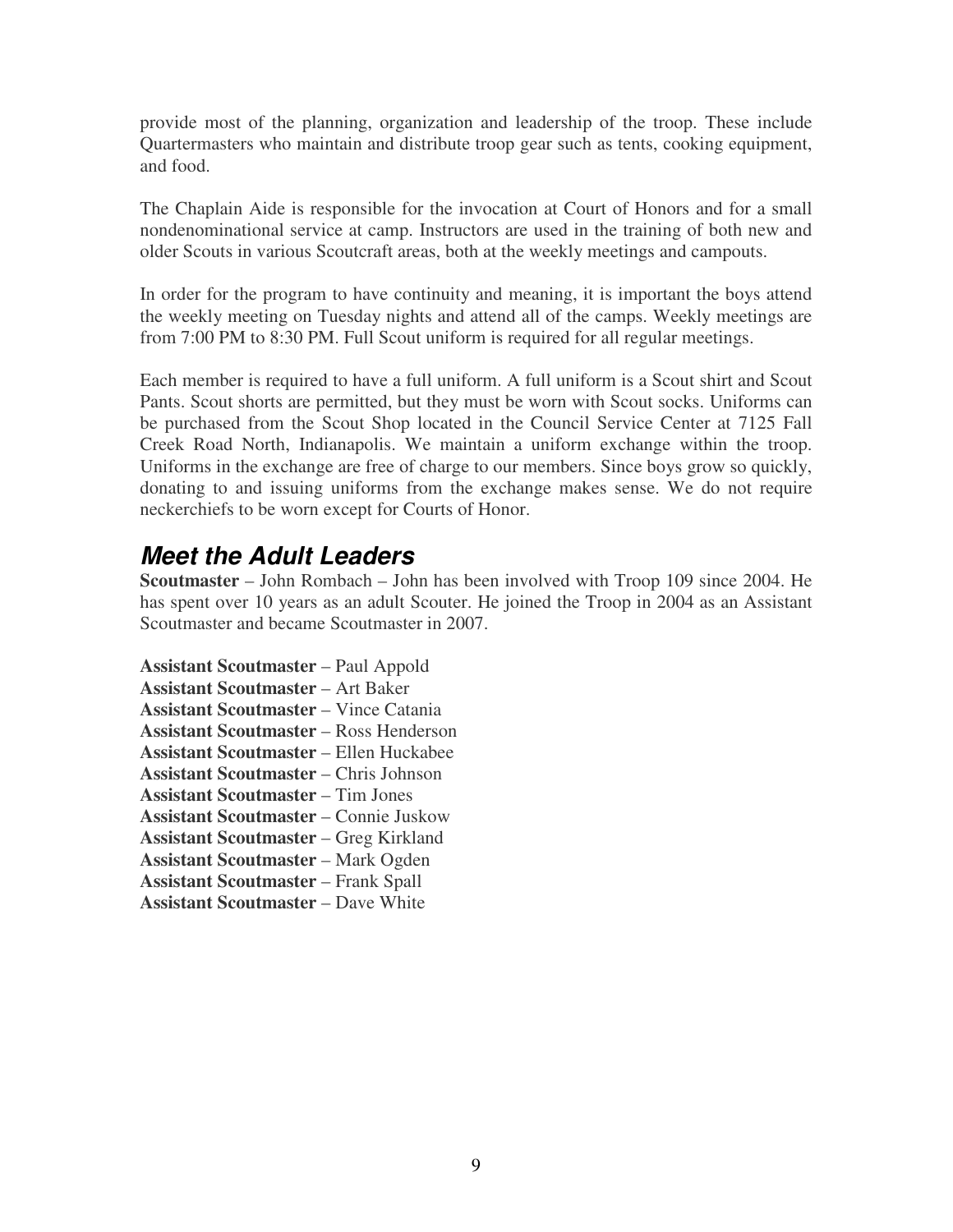# **Troop Organization**



#### **From the Boy's Perspective**

A key principle of the Scouting program is the emphasis on boy leadership. Scouts are put in a patrol (group of  $8 - 10$  Scouts) that is led by the Patrol Leader. At meetings and camps, activities are planned around the idea of patrol participation. Much of the planning, organization and leadership of the troop is provided by the older Scouts. It is up to the scout leaders to not only plan the activities, both camping and troop meetings, but to also execute those plans.

Participation in all Scouting events is at the discretion of the individual Scout. However, to have the most positive experience both in learning and advancement, a goal of 95 – 100% participation in Scouting events is strongly recommended. If a Scout has a conflict with an event the Scout should advise their patrol leader and an adult leader. Many times arrangements can be made to accommodate late arrival to camps due to athletic or other outside commitments. Many of our Scouts actively participate in school athletics, youth groups, and marching band, while still having time for family and social obligations.

Time is an equal opportunity employer. Each scout has exactly the same number of hours and minutes each day. Rich people cannot buy more time. Scientists cannot invent new minutes. And you cannot save time to spend on another day. Even so, time is amazingly fair and forgiving. No matter how much time you have wasted in the past, you still have an entire tomorrow waiting for you. Success depends on using your time wisely - by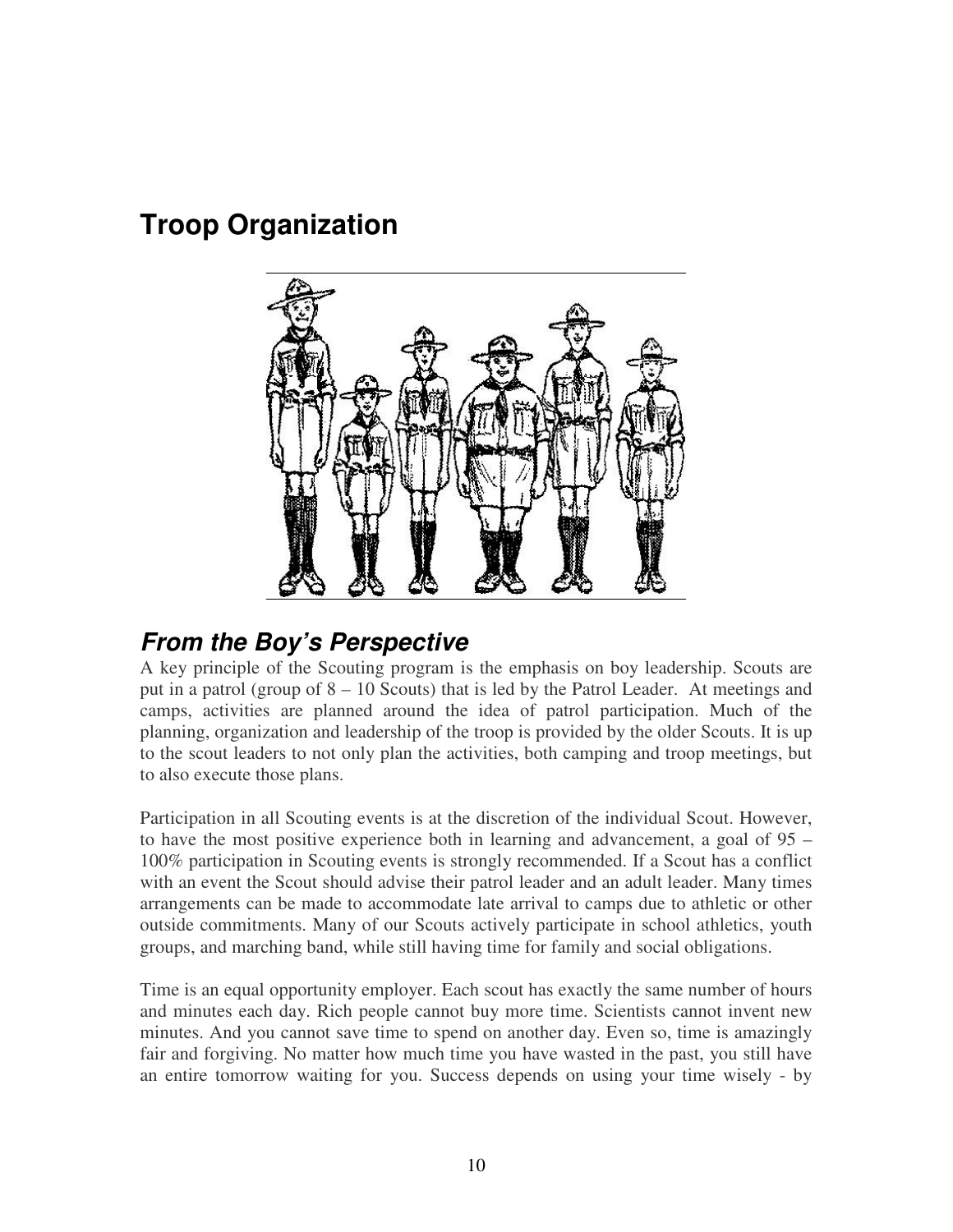planning and setting priorities in your life. Time is worth more than money, and by killing time and not using it wisely, you are killing your own chances for success!



#### **The Patrol Leaders' Council**

As a Patrol Leader, the Scout is a member of the Patrol Leaders' council, and the Patrol Leader serves as the voice of his patrol members. Patrol Leaders should present the ideas and concerns of their patrol and in turn share the decisions of the Patrol Leaders' council with his patrol members.

The Patrol Leaders' council is made up of the senior Patrol Leader, who presides over the meetings; the assistant senior Patrol Leader, all Patrol Leaders, and the troop guide. The Patrol Leaders' council plans the yearly troop program at the annual troop program planning conference. It then meets monthly to fine-tune the plans for the upcoming month.

## **The Troop's Expectations of your Scouts**

Your Scout is expected to be in regular attendance for meetings and camps. You should also expect him to attend community service projects that occur from time to time. He is expected to conduct himself according to the principles of Scouting as embodied by the Scout Law. He is encouraged and offered every opportunity to learn Scout Skills, to demonstrate what he has learned, and to complete the steps required to advance in rank. At all times he is free to move at the pace the he and you, as parents, agree is appropriate for him. We would like to see every Scout advance through the ranks and become Eagle Scouts, but only about 2% of the boys who enter Scouting achieve this lofty goal.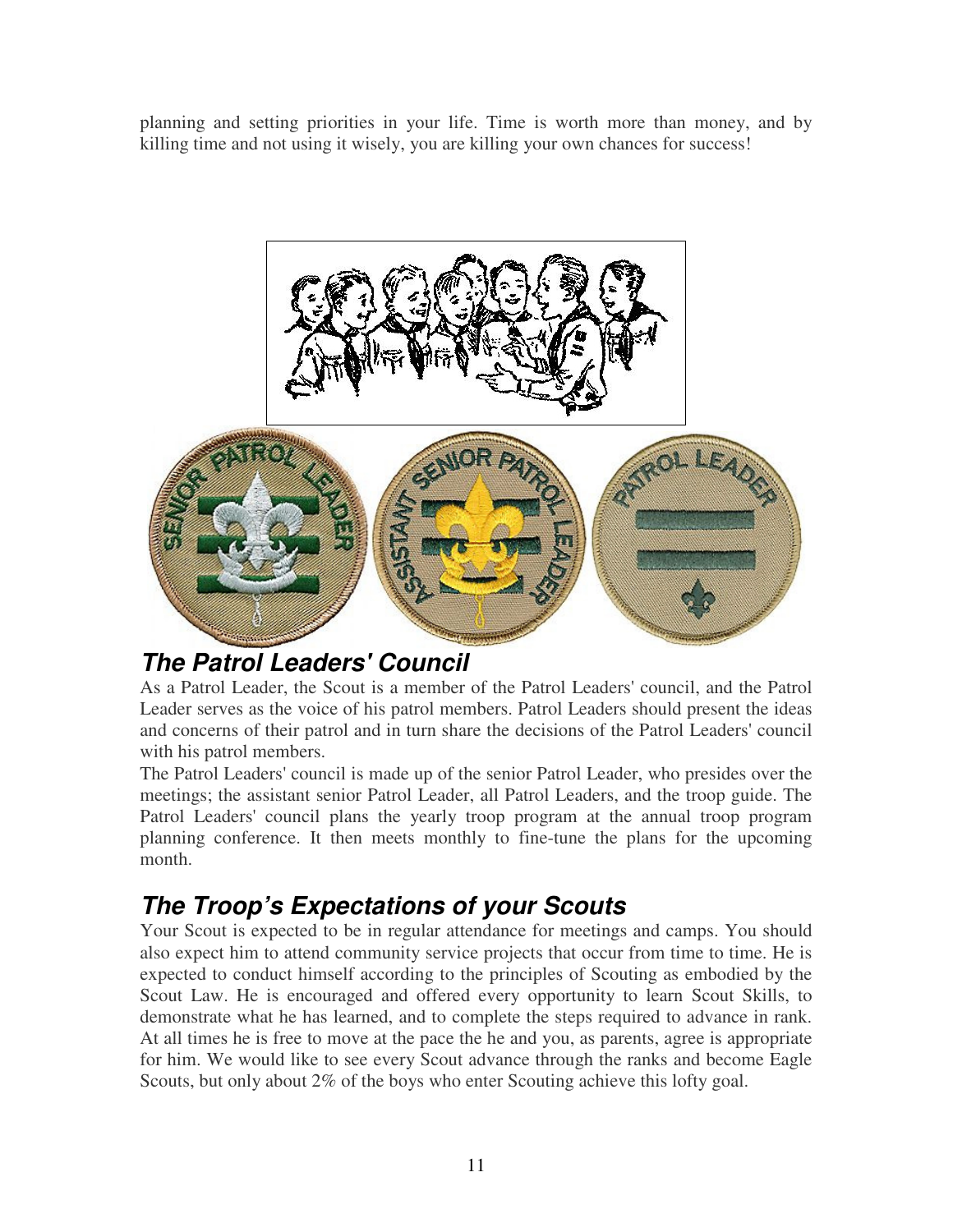As a member of a patrol, your Scout will learn to work together with his patrol members in an atmosphere of teamwork. As he learns and grows, he will have opportunities for leadership positions in the Troop. Leadership is an opportunity, not a reward or a popularity contest. Scouts in positions of leadership are expected to have excellent attendance and to exhibit Scout Spirit. As with any organization, we cannot operate without our leadership.

#### **New Scout Patrol**

The Boy Scout program is very different from the Cub Scout program - mostly in the fact that it is **Boy-Led**. If scouts are coming from a well-run Webelos program where they were given responsibilities and decision-making opportunities, they will shift into a troop environment easily.

#### **The Parent's Role in a Successful Troop**

We want and need parents to support our program in a variety of ways. All of our meetings and camps are always open for parents to visit and observe. We do discourage parents from attending meeting and camps on a regular basis until your son becomes acclimated to the troop. Experience has taught us that parents tend to be overly protective of their sons and the boys tend to be more reluctant to join in if their parents are present. It is important that your son begins to develop independence and that you also begin to learn to let go. We offer an excellent opportunity for both things to happen in a controlled, supervised atmosphere. Watching your son(s) grow and mature into fine young men is the reward that keeps leaders in Scouting.

Once a scout achieves one of the leadership positions such as Senior Patrol Leader, Assistant Senior Patrol Leader, Patrol Leader, Assistant Patrol Leader, or one of the many staff positions, there will be additional responsibilities and ways that parents can contribute to the troop:. Remember that being a Patrol Leader is probably the toughest job in Scouting! Remember that these are boys leading the activities - things might not always run as smoothly as they would like - but they will learn from the experience. Your son will be expected to set a positive example by properly wearing his Scout uniform to every meeting. Periodically, your son will take part in patrol meetings. Each week, your son may be responsible for communicating the information regarding the upcoming meeting or campout to his fellow scouts. You may find yourself scheduling family outings and vacations around campouts, High Adventure trips, or other troop activities.

You may find yourself driving boys to camp more often. It will seem like your son is constantly busy doing things for the troop, like working on Eagle Projects, other service to the community, preparing for an upcoming campout or meeting, or helping another scout. Your son will need your understanding and support to help him over any rough spots. At a minimum, we require that parents help the troop by volunteering to volunteer to drive either to or from camps. You are free to volunteer more frequently if you desire. In addition, we have a Troop Committee, which meets several times a year to assist the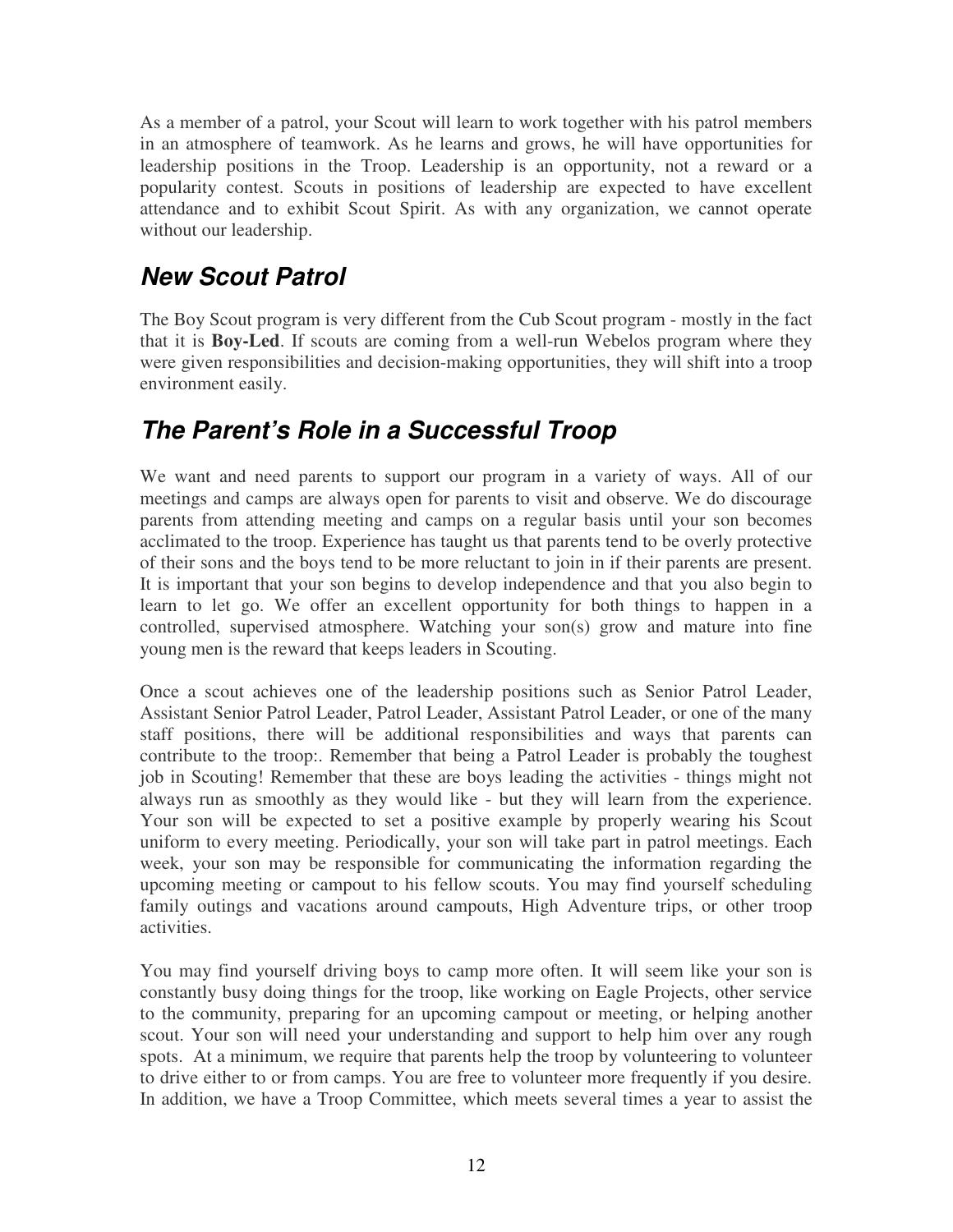leaders in running the troop. Parent volunteers can serve in any of the following roles: Committee Chairman, Advancement, Equipment, Treasurer, Membership, Secretary, Life to Eagle Coordinator, Outdoor Activity, Fishers Freedom Festival, Christmas Tree Lot, Popcorn.

#### **Parent's role in the Advancement Process**

The first role a parent can play is to encourage their sons to advance at their own rate in the scouting program. Every boy requires motivation from time to time. Remember, Scouting unlike school does not require a boy to advance. Scouts usually enjoy the program better if you let them advance at their own rate. Do offer to expose them to helpful resources that can help them to reach their own goals. The second role a parent can play is to help by either teaching a skill or checking the boys' understanding of the scout skill so the boy will receive credit for knowing the Scout skill in question. We have materials developed for parents to use in these endeavors. Ask your Scoutmaster or one of the assistants to help. The only stipulation is that a parent cannot approve or sign off for their-own child.

It is important that every parent remember that Troop 109 is a volunteer organization. Nobody gets paid for the time and effort devoted to the program of the troop. It is important that each parent contribute their assistance and talents to the troop.

#### **Requirements for a Merit Badge Counselor**

One of the best ways you can assist the troop is by becoming a merit badge counselor for the one of over 120 areas available. Adults must be at least 18 years of age and submit an adult application for council approval. If you have unique skills and education or experience or knowledge in a subject you think might interest the boys, then we want to hear about it. The key is to have a desire to turn a color-embroidered piece of cloth into something the kids want to learn more about and earn.

#### **Parent's Role in Troop Transportation**

Parents are expected to occasionally help drive to campouts. Sign up sheets are available at any meeting. Without parents to support our transportation needs the Troop would not be able to camp each month. This is a critical function to making our troop's program a success. When a parent has signed up to drive to a camp, they are expected to drive even if their son is not going to camp. Should we have sufficient drivers for that trip every effort will be made to let the parents that don't have a Scout at camp to be excused from that trip. All help is greatly appreciated by the troop.

#### **The Parent's Role in Fundraising**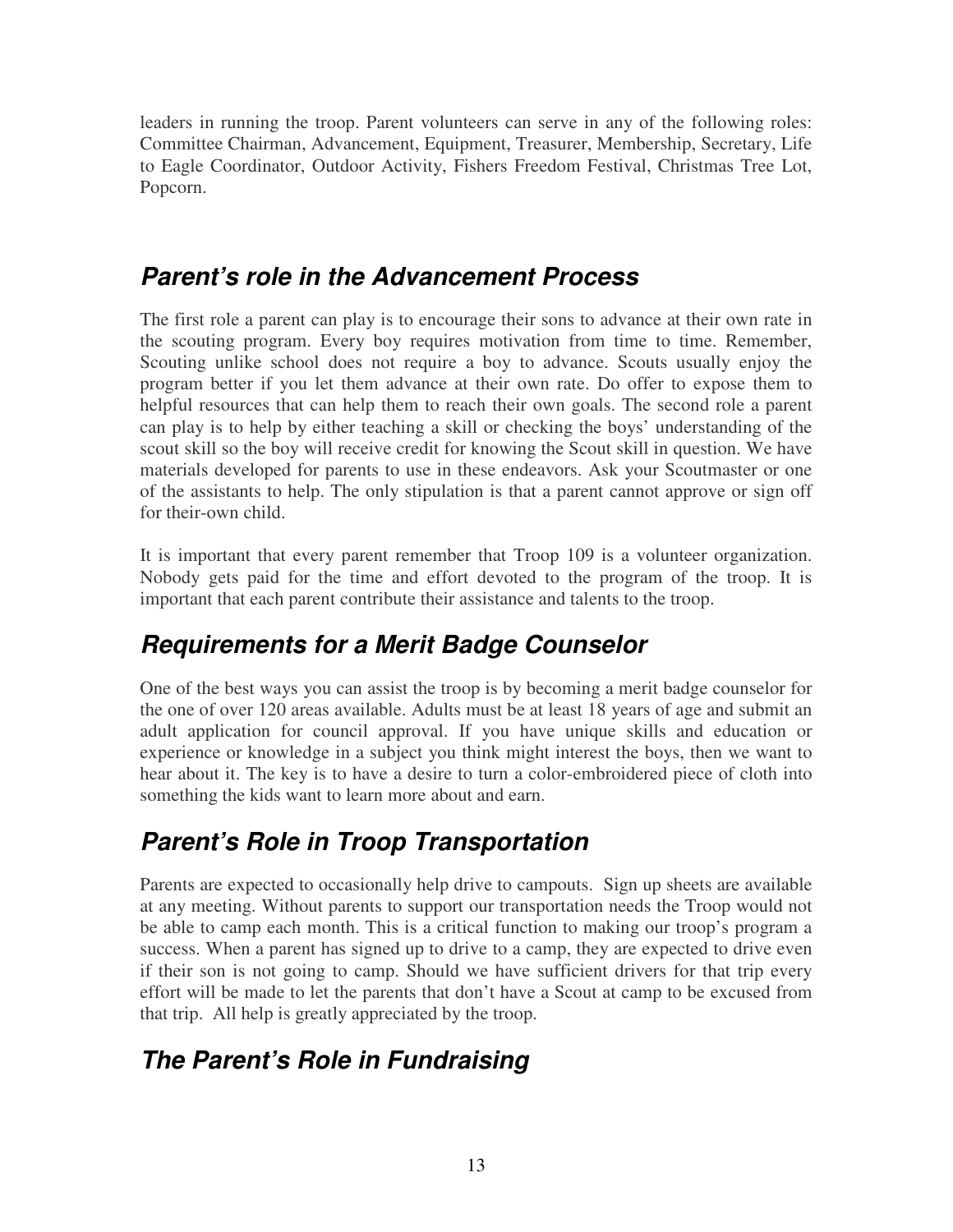What does it take to fund our activities each year? Troop 109 has expenses that include: camp fees, merit badges, rank badges, camping equipment purchase and repair, bus maintenance, food, propane, merit badge books for the troop library, high adventure camp, etc.

With the amount of funding required it is important that the Troop perform fundraising activities to fill in the gap between the amount of camping fees we collect each month and the actual costs each month. Toward this end the Troop has several fundraisers each year. These events are as follows:

Popcorn Sale – Every fall between October and November Christmas Tree Lot at Marsh on  $116<sup>th</sup>$  and Allisonville Rd. – December Fishers Freedom Festival Brat/Hotdog stand – last weekend of June

Each Scout is expected to participate since they use the Troop's equipment every time they camp.

The Scout can benefit from the fundraiser as a percentage of the profits from some of the fundraisers are put into the Scout's account with the troop.

The Troop also has committee positions available for parents with great fundraiser ideas to help defray the costs. This provides another way for a parent to sign up and help the Troop.

## **Scout Account**

All of proceeds that a Scout earns from these fundraisers is deposited into his troop account. This money can be used for any Scouting activity, such as a monthly campout, High Adventure trip, troop activity, or the annual rechartering with the BSA. The money cannot be withdrawn from the account and when the boy leaves the troop any remaining balance reverts back to the troop general fund.

In addition, there are occasions when the troop will reimburse drivers for gas and toll expenses. This money is typically also deposited into the Scout's account, rather than having a check written.

# **Joining Requirements**

#### **Boy Scout Program Membership**

Boy Scouting, one of the traditional membership divisions of the BSA, is available to boys who have earned the Arrow of Light Award or have completed the fifth grade, or who are 11 through 17 years old. The program achieves the BSA's objectives of *developing character, citizenship, and personal fitness qualities among youth by focusing on a vigorous program of outdoor activities.* 

Currently, the Boy Scout program membership as of December 31, 2008 is: 905, 879 Boy Scouts/Varsity Scouts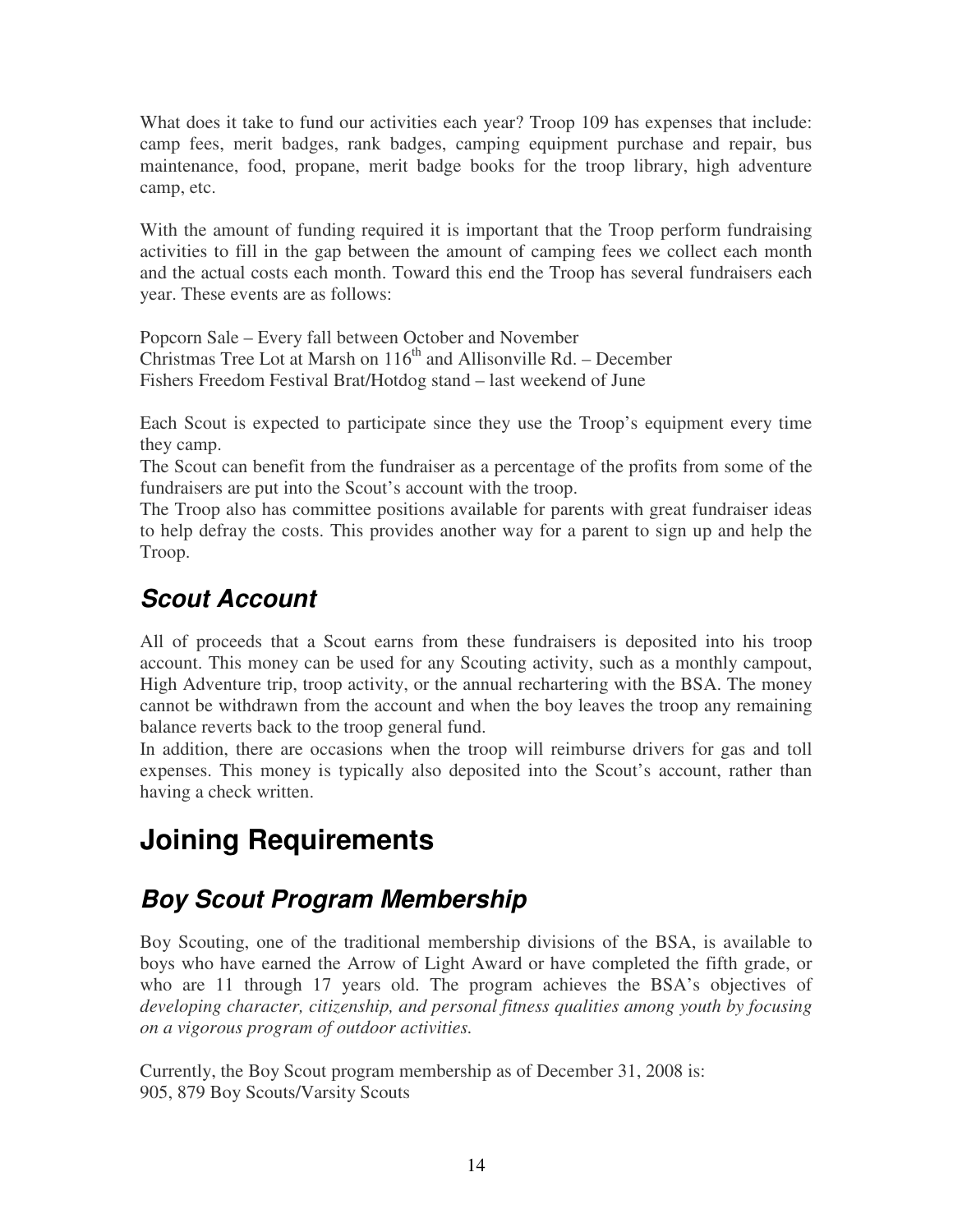528,534 Adult Volunteers 50,051 Troops/Teams

#### **Volunteer Scouters**

Thousands of volunteer leaders, both men and women, are involved in the Boy Scouting program. They serve in a variety of jobs—everything from unit leaders to chairmen of troop committees, committee members, merit badge counselors, and chartered organization representatives. Like other phases of the program, Boy Scouting is made available to community organizations having similar interests and goals. Chartered organizations include professional organizations; governmental bodies; and religious, educational, civic, fraternal, business, labor, and citizens' groups. Each organization appoints one of its members as the chartered organization representative. The organization is responsible for leadership, the meeting place, and support for troop activities.

#### **Who Pays for It?**

Several groups are responsible for supporting Boy Scouting: the boy and his parents, the troop, the chartered organization, and the community. Boys are encouraged to earn money whenever possible to pay their own expenses, and they may also contribute dues to their troop treasuries to pay for budgeted items. The Fishers United Methodist Church has sponsored Troop 109 for much of its existence.

Troops obtain additional income by working on approved money-earning projects. The community, including parents, supports Scouting through the United Way, Friends of Scouting campaigns, bequests, and special contributions to the BSA local council. This income provides leadership training, outdoor programs, council service centers and other facilities, and professional service for units.

#### **Troop Joining Requirements:**

Repeat the Pledge of Allegiance.

Demonstrate the Scout Salute, Sign, Handclasp and describe when they are used.

Show how to tie a square knot.

Describe the Scout badge and what the different parts of it represent.

Understand and be able to talk about the Scout Oath, Scout Slogan, Scout law, Outdoor code,

Scout Motto.

Participate in a Scoutmaster conference (a general discussion with the Scoutmaster about yourself, family, interests, school, etc.). It is the Scout's responsibility to request a conference with the Scoutmaster.

#### *Dues and Registration*

When a boy joins the troop, he pays a registration fee which is used to register him as a Scout, supply him a neckerchief, slide, epaulets, a 109 patch for his uniform, and to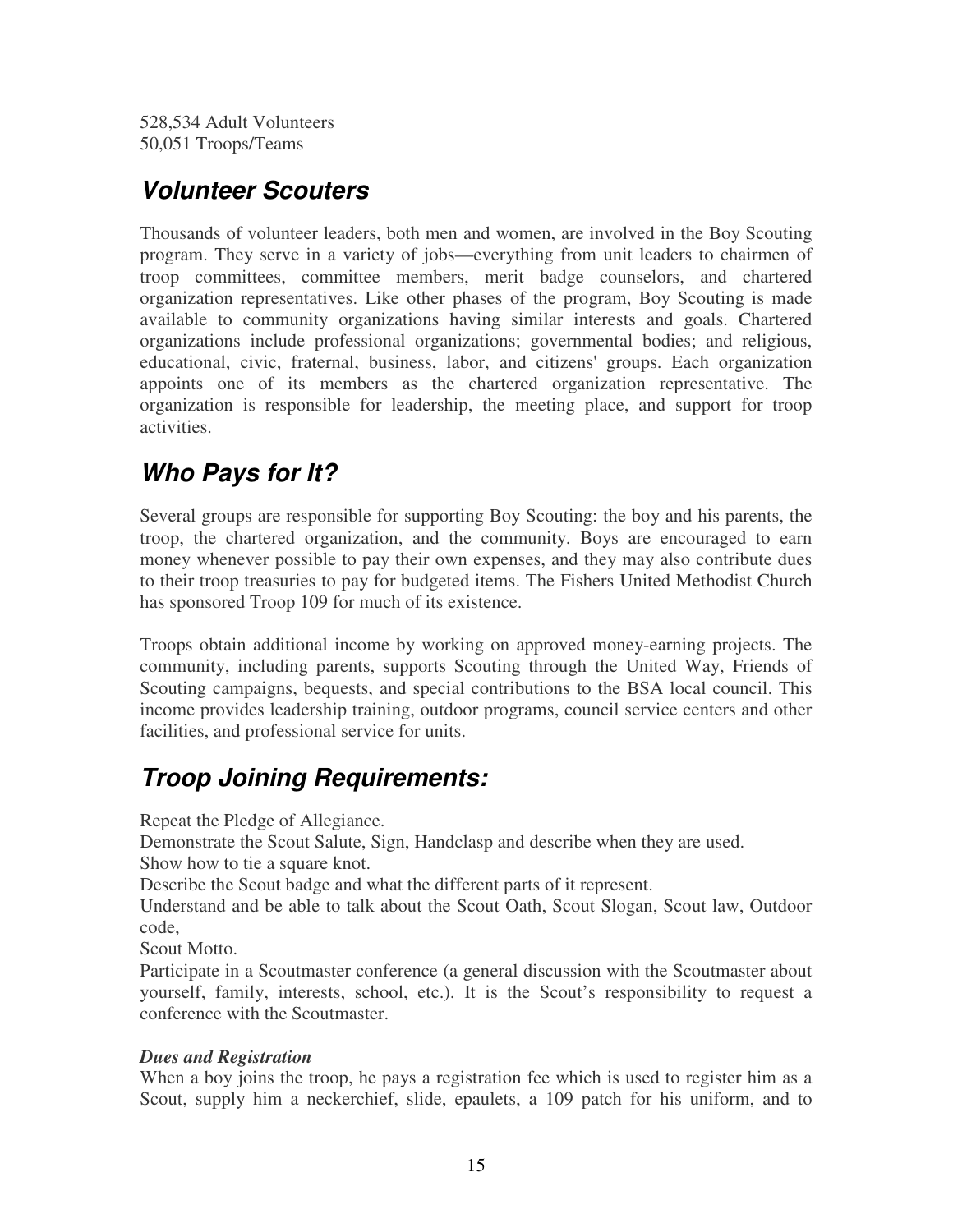subscribe him to *Boy's Life* magazine. In addition, a portion of the troop dues used to purchase one year of necessary troop supplies, awards, and badges, and to help operate the troop program. Troop dues are paid annually in November, or when a boy joins during the year. To join, you son needs to bring his completed application and registration fee to a troop meeting.

Current Annual Dues are: New Scouts (w/ *Boy's Life*) - \$45.00 New Scouts (no *Boy's Life*) - \$33.00 Rechartering Scouts (w/ *Boy's Life*) - \$45.00 Rechartering Scouts (no *Boy's Life*) - \$33.00

#### *Medical Forms and Policies*

Each Scout is to have a current, signed medical form on file with the troop. (Part A and C at a minimum).

This is also used as the parents authorization for camps and trips. If the Scout is attending a summer camp, the Part B portion needs to be completed. This requires a physical exam by a doctor or a sports physical. The Scout form needs to be completed and signed. Scout physicals are good for 12 months.

#### *Dispensing of Medicines at Camp*

Any Scout requiring medication on a continuing basis or for the duration of a campout, needs to advise the Scoutmaster. The medication will be administered by an adult leader at camp or by the camp medical staff. The medication needs to be in the original bottles with the scout's name on them. It is our policy not to give Scouts non-prescribed medicine without a signed permission slip from the parents or by direction of the camp medical staff.

# **Uniforms & Equipment**

Every boy who has ever entered Scouting will look at the Boy Scout Catalog with big eyes and want one of everything. If your son has crossed over from Cub Scouts you have already encountered such behavior. The following are the different uniform combinations that the Troop requires each boy to have:

## **Class 'A' Uniform**

Regulation BSA shirt – Khaki either long or short sleeve **Patches** – Crossroads of America Council Leadership position (furnished by the Troop) Patrol Patch (patrol may change) Troop Number 109 patch (furnished by the Troop) Neckerchief (furnished by the Troop) **Regulation BSA pants** – Green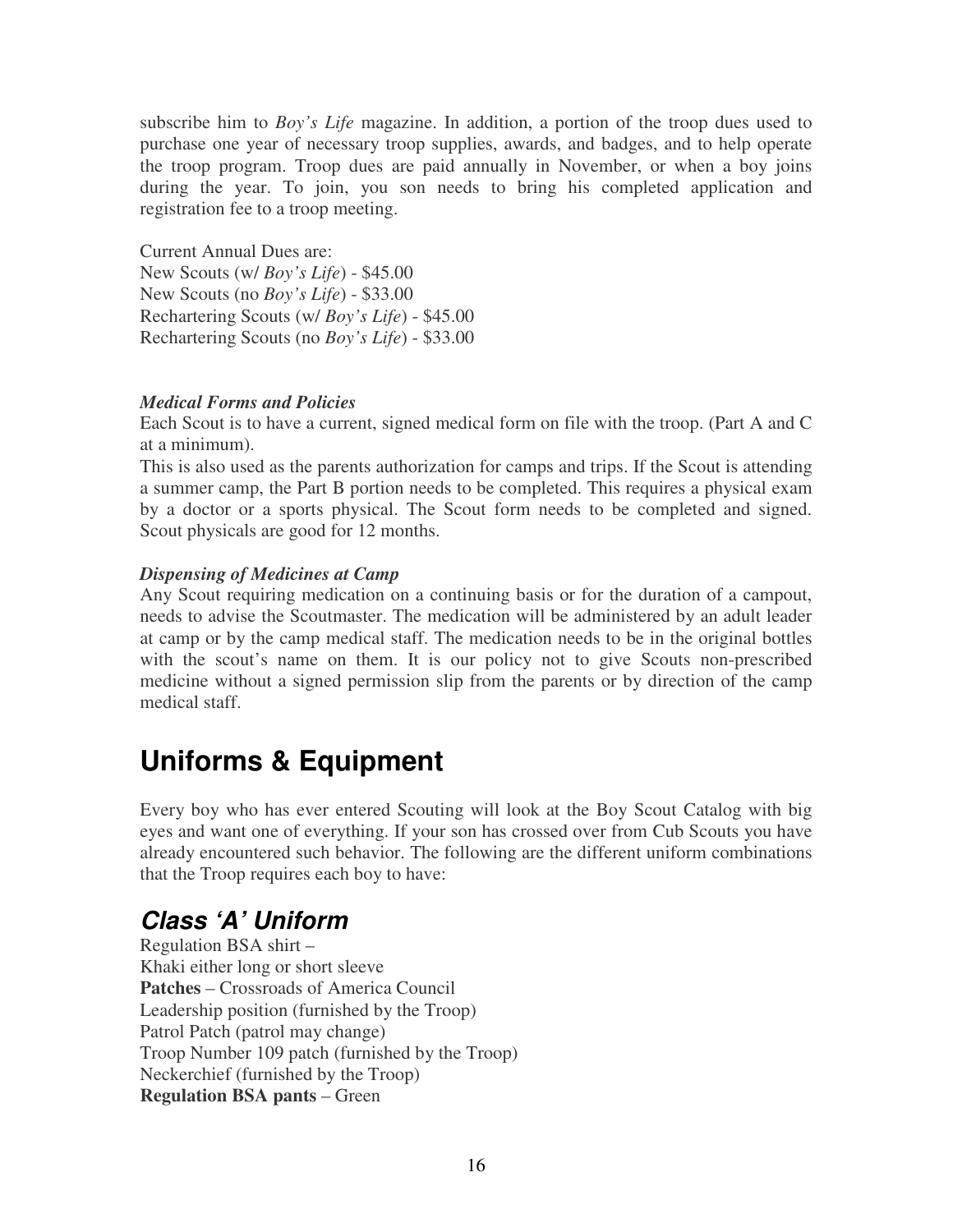**Regulation BSA Shorts** – optional (recommended for summer wear) **Regulation Green Socks** – for wear with shorts in summer BSA Green web belt - optional **BSA Hat** - optional (many choices here and none are required for this troop) Class 'A' uniforms are required at all Troop meetings, including Courts of Honors except advancement nights. When traveling to camp Class 'A' uniform is required unless directed otherwise.

#### **Class 'B' Uniform**

**BSA Polo shirt** (available for purchase from the council scout shop) replaces the BSA shirt, the remaining uniform items will be worn.

Class 'B' uniforms are worn at other functions as directed by the Senior Patrol Leader.

#### **Class 'C' Uniform**

Any Boy Scout T-shirt & jeans or other non-scout pants, socks, etc.

**Note:** neckerchief is only worn for formal occasions such as courts of honor or other designated occasions as directed by the Troop and his patrol leader.

#### **Uniform Exchange Program**

Our Troop has a uniform exchange program where you can exchange your son's old uniform (out grown) for a larger uniform (used). This can save money. See the Scoutmaster for details.

#### **Sources of BSA Uniforms:**

The Scout Shop, located inside the Crossroads of America Council offices, is a good source for camping gear and official Boy Scout Uniforms. The Scout center is located at 7125 Fall Creek Road North, Indianapolis. The Council Office Phone is: (317) 813- 7125. Also the BSA website store at www.scoutstuff.org carries all of the required items.

#### **Required Books**

*Boy Scout Hand Book* is required for all Scouts. Your son's rank advancement activities are spelled out in this book along with the information that is needed to pass the requirement. The troop recommends each Scout read the handbook to prepare them for rank advancement.

#### **Recommended Books**

*Boy Scout Field Book* is a good source of additional information and in-depth information on material covered in the *Boy Scout Handbook*.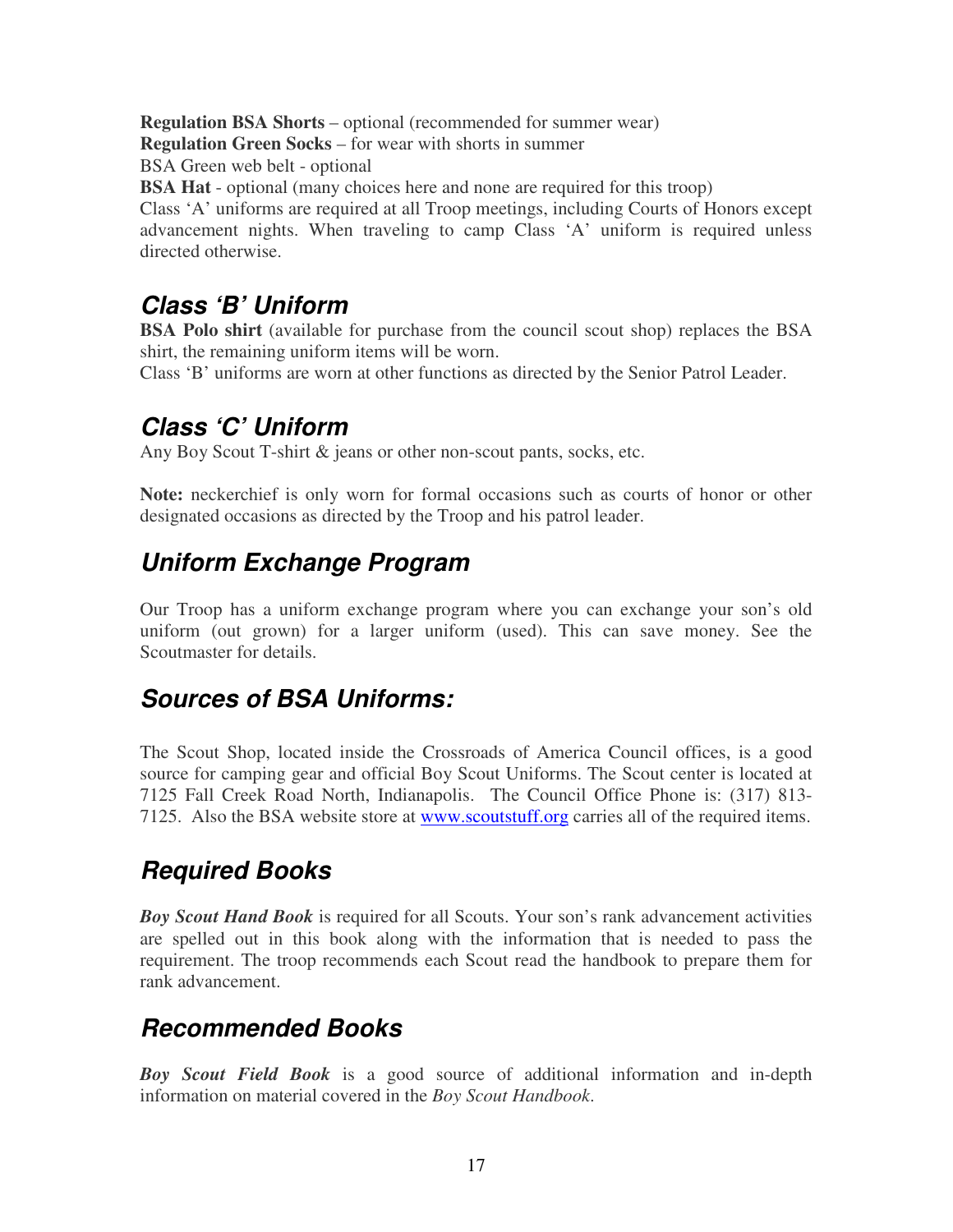# **Advancement**

The advancement program is one of the foundations of Scouting. The program is based on instruction and then individual testing where the Scouts make progress as they are ready. Scouting, according to its founder Lord Baden-Powell, is a game with a purpose. Scouting is learned while having fun.

#### **Seven Ranks in Scouting**

There are 7 ranks in Boy Scouting, culminating with the Eagle Scout rank. It should be noted that about 2% of all Scouts make Eagle Scout Rank. The first 4 ranks (Scout, Tenderfoot, 2nd Class, & 1st Class) are a time for a scout to learn skills for outdoors, self-sufficiency, and citizenship. The last 3 ranks (Star, Life, Eagle) are earned by completion of merit badges, service efforts, and leadership. Once First Class rank is earned, a scout changes from being a 'learner' to a 'leader' and is expected to teach new scouts.

An active boy scout can reach First Class rank in 12 months and should reach First Class within 18 months. This program schedule offers an example of activities that will have scouts meet that time schedule. The advancement activities listed for Troop Meetings occur during the 'Patrol Time' in each meeting - if your troop does not have this time, then these activities would need to occur before or after the meeting or at a separate patrol meeting. Either the Scoutmaster, Assistant Scoutmaster, or senior scout will sign off on scout advancements - depending on the troop policy. We allow Troop Guides to sign off for scouts in the patrol they are mentoring.

There are four basic steps in the completion of any of the advancement requirements in the Boy Scouts of America. The first one is teach, where an older scout or adult teaches a younger scout about the requirement. The next step is test, where the scout demonstrates his ability to successfully complete the requirement. If the scout was just taught the skill, he must wait at least 24 hours before he can demonstrate his proficiency at it. The third step is review as the scout meets with an adult leader to talk about his Scouting career and hopes for the future. It is also a great time to talk about the scout's opinion on how we can make the troop even better. The final step is recognize and this is done four times a year at a Court of Honor. At the Court of Honor, we award all of the merit badges, rank advancements, camping and hiking awards, as well as any special awards the scouts have earned in the previous three months.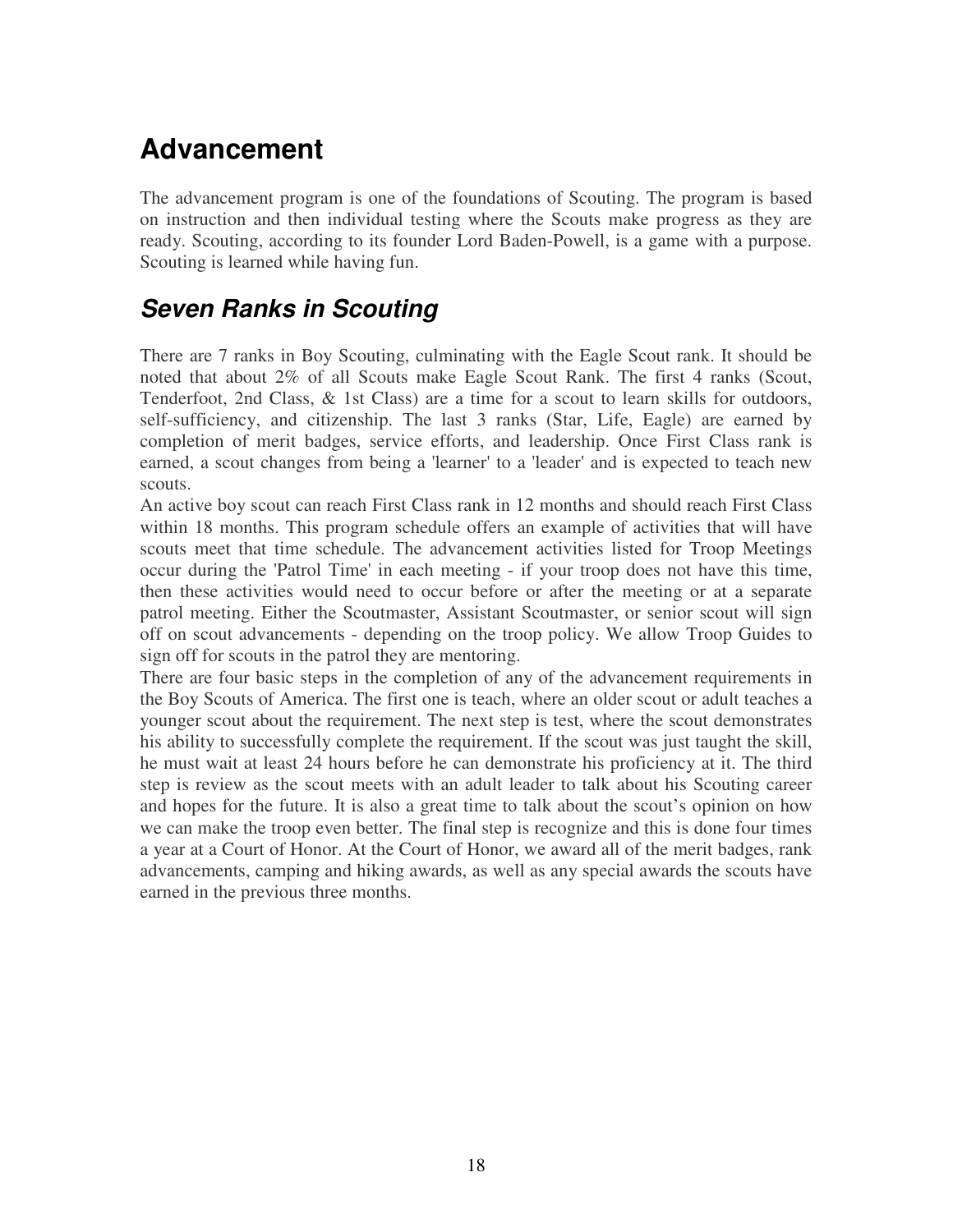

#### *Scout*

The first rank focuses on memorizing the Pledge of Allegiance, Scout Oath and Law, demonstrating how to tie a square knot, and knowing the parts of the Scout badge. This conference is done with the Scoutmaster and is a way for us to get to know the scout and his family and for them to begin to get to know the troop.



#### *Tenderfoot*

Here your son starts to get a taste for the outdoors and working with his patrol to get things done, whether it be at a monthly campout or any troop activity. He spends his first night in a tent that he pitched and begins to learn some basic first aid. Here is where your son begins to learn to live by the Scout Law and the value of service to others.

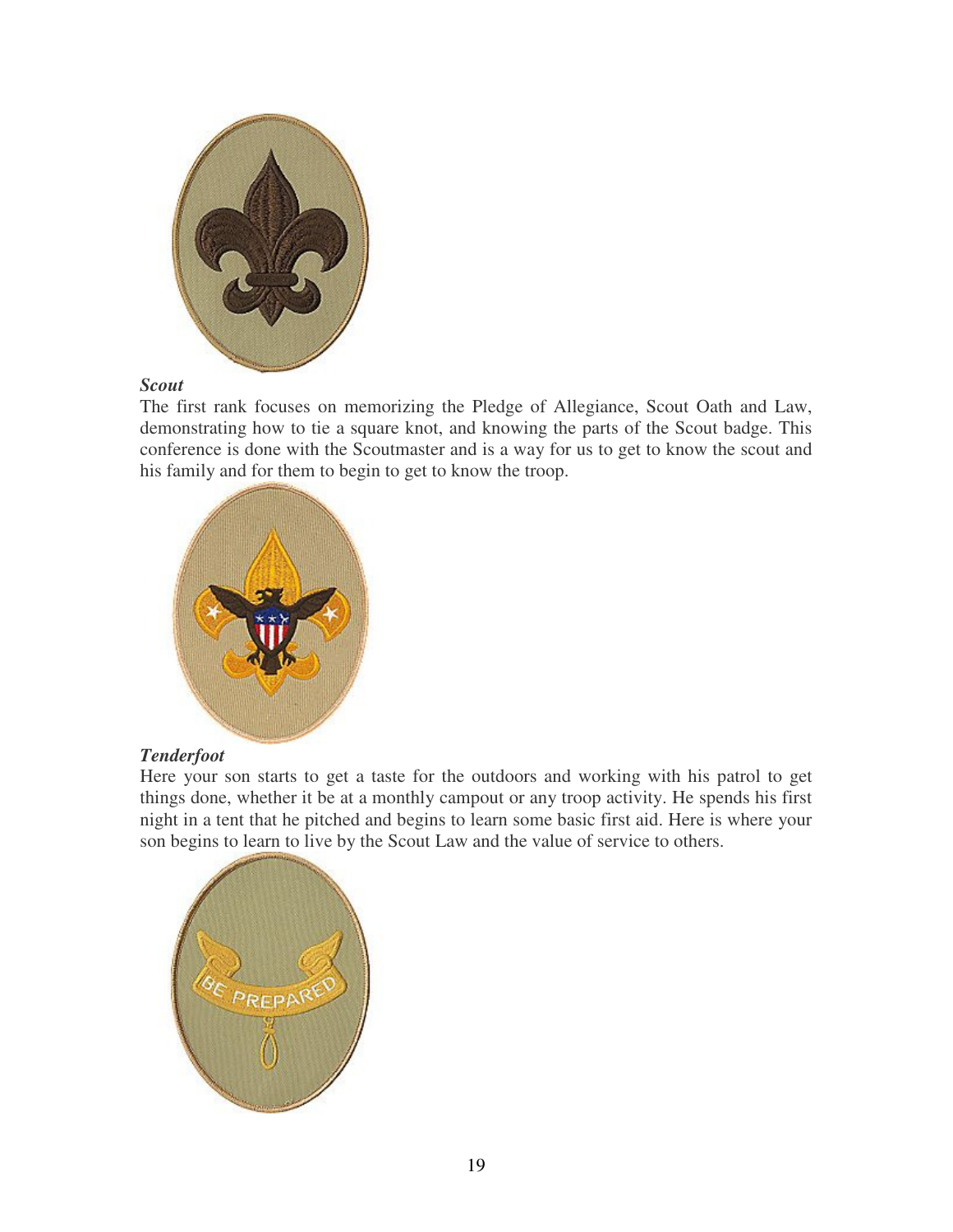#### *2nd Class*

The focus shifts to more outdoor requirements and how to survive in the wilderness. He learns about maps, advanced first aid, cooking, and begins to spend more and more time in the woods. It is here that he may get his first chance to learn about leading others. When the boy receives this rank, we recognize the contributions of his mother, and all that she has done to get him to this point. The pin she is presented can be worn with pride knowing that she has helped her son get this far on the Scouting Trail.



#### *1st Class*

This is where leadership really starts to begin. At this point, most kids are thinking of becoming Patrol Leaders or Assistant Patrol Leaders. They find out how hard it is to lead when you are just learning how to do something yourself. Almost all of these requirements are of the outdoors variety, but there is an emphasis on citizenship as well. First aid training will teach him how to possibly save someone's live in the future.



#### *Star*

He is now one of the senior boys in the troop and is ready for a High Adventure challenge. For this point forward, advancement is as much about leadership as it is about requirements. There are merit badges to be completed and community service to be performed. All the while, there are younger scouts to share experiences with and lead.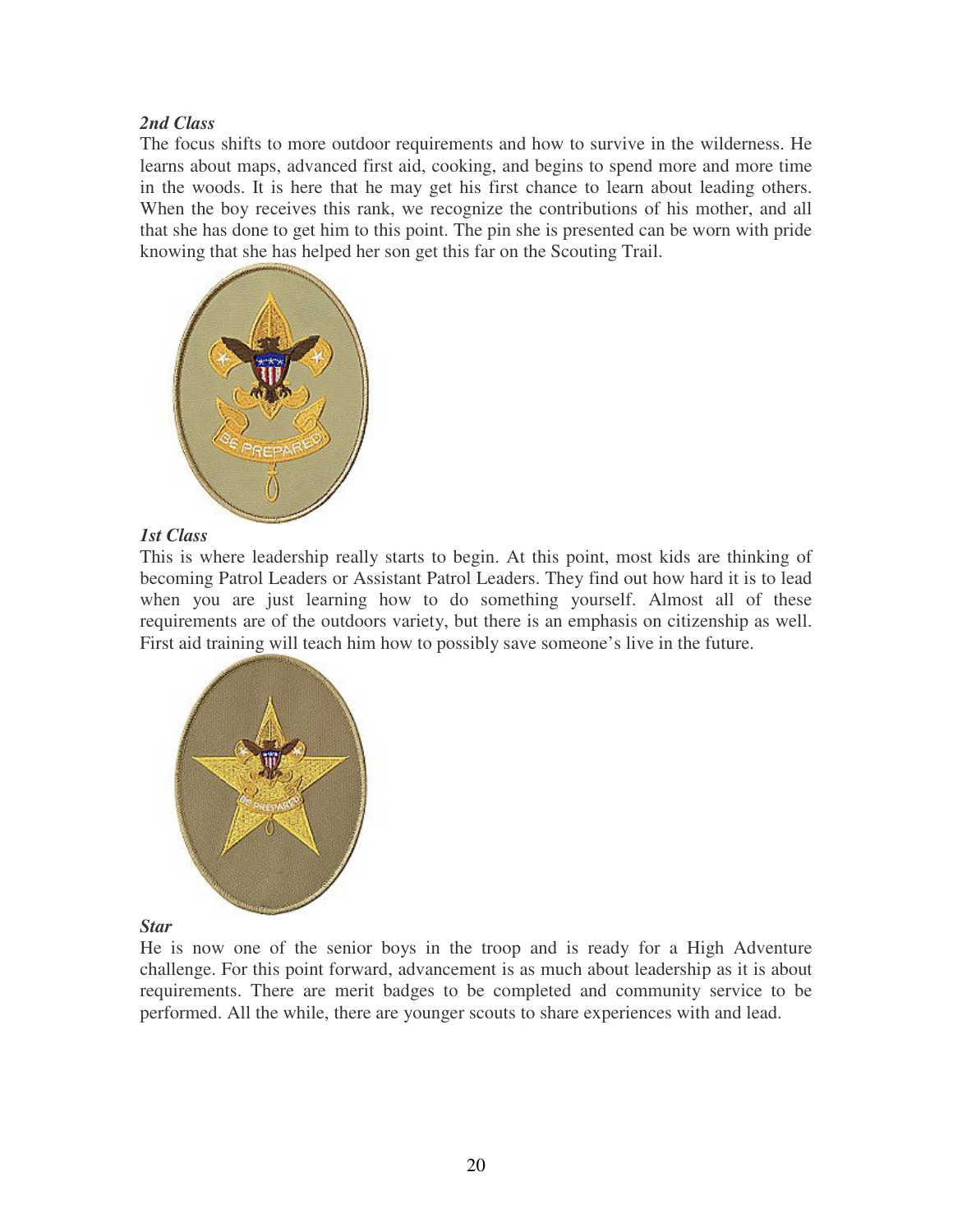

#### *Life*

Your son is now standing at the base of the Eagle Summit. It has been a hard journey to this point, but nothing like what awaits him if he chooses to pursue his Eagle Scout award. Just like when his parents apply for new jobs from time to time, your son will need to brush up his personal selling skills. He should se prepared to tell the new SPL why he is the best person for the job, tell him what he'll do if, and tell him if he is prepared to make the commitment that's necessary to be a leader in this troop. If he needs a position of responsibility for rank advancement and does not get selected, the troop will offer him the chance to organize and run a service project that will provide a similar level of leadership experience as an appointed position. When the boy receives this rank, we again recognize the contributions of his parents, and all that they have done to get him to this point.



#### *Eagle*

We know that your son has worked hard to obtain this rank and he is very possibly already looking ahead to Eagle. We are sure you know that our Troop has very high standards for our advancement program, and the path to Eagle is no exception. As your son approaches becoming an Eagle Scout, there are some expectations we have that he needs to be aware of. Twenty-one merit badges and a service project alone do not make an Eagle Scout. There are five advancement requirements to become an Eagle, and these are but the first two. He will also be required to demonstrate leadership, time in rank as a Life Scout, actively support the Troop's programs, and exhibit proper Scout spirit.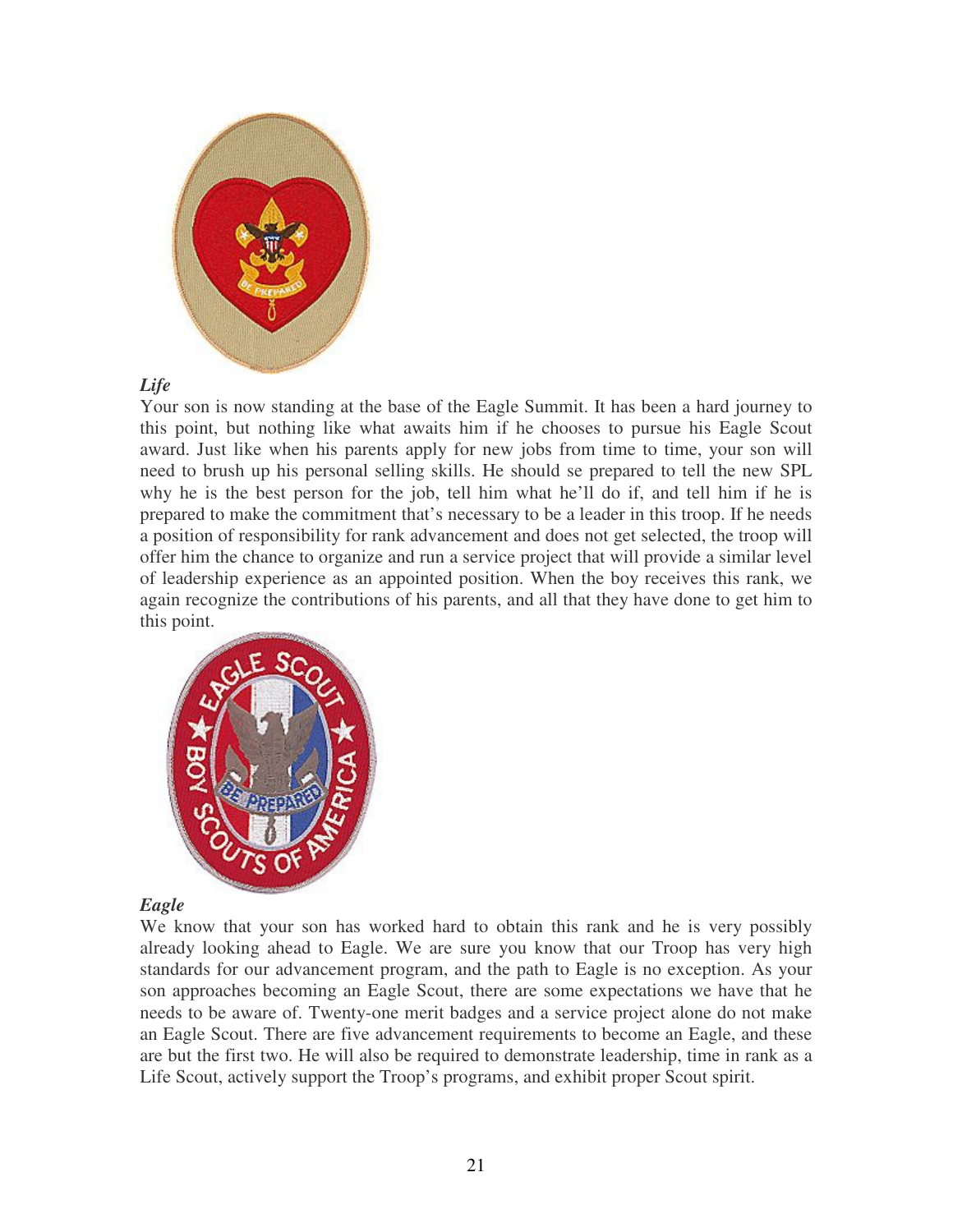Many feel that if they are in Scouting for a long time, but do not make Eagle that it will not have been a successful journey. That could not be further from the truth. While making Eagle is the crowning jewel to a boy's journey through Scouting, the life lessons learned and the confidence he has that he can take care of himself are even more important. He has learned to work with others and eventually to lead others. He has learned about success and how to overcome failure.

#### **Scoutmaster Conference**

It is important to remember what a Scoutmaster Conference is all about. It is our chance as adult leaders to know and develop a relationship with each Scout. A different Scoutmaster or Assistant Scoutmaster works with each rank, so your son will eventually meet with all of the adult leaders. Once a Scout has completed all of the requirements for a rank, it is his responsibility to schedule a Scoutmaster Conference with the Scoutmaster or an Asst. Scoutmaster.

This conference is not a test. It is a chance for the scout and the adult to talk about his Scouting career to that point. Once the boy successfully completes this Scoutmaster Conference, the adult leader will sign it off and your son will be eligible for a Board of Review.

#### **Boards of Review**

Scouts are to schedule their own Board of Review after the Scoutmaster conference. Once they have completed the Scoutmaster Conference for the rank they are seeking, the boys must notify the troop Advancement Chairman that he is ready for the Board of Review. The Advancement Chairman will let him know when the Board of Review will be scheduled.

The primary purpose of a Board of Review is to review a Scout's advancement record and determine if he is qualified to be passed on to the next rank. The Board consists of three adults and is an important part of the Boy Scout experience which benefits both the troop and the Scout. It is an important way for the troop committee to gain feedback on troop activities, as the Scout is usually asked what he liked best or least. It is also an excellent chance for the Scout to gain experience in the interview process – a skill which will help him when he begins looking for a job as he gets older.

As a Scout grows he advances through the ranks from Scout, Tenderfoot, Second Class Scout, First Class Scout, Star Scout, Life Scout, and finally Eagle Scout. For each rank, the Scout must fulfill requirements that are outlined in the Scouting Handbook. He must be an active member of the Troop, and he must pass a Board of Review. For the ranks through Life, the Advancement Chair will select a board of Assistant Scoutmasters or parents. For Eagle Scout, a District board of adult Scouters will be present. The purpose of the board is to verify that the Scout has fulfilled his requirements, has grown as an individual, and exemplifies the principles of Scouting in a manner appropriate for the rank being earned.

Troop 109 has established some guidelines for Scouts in preparation for a Board of Review: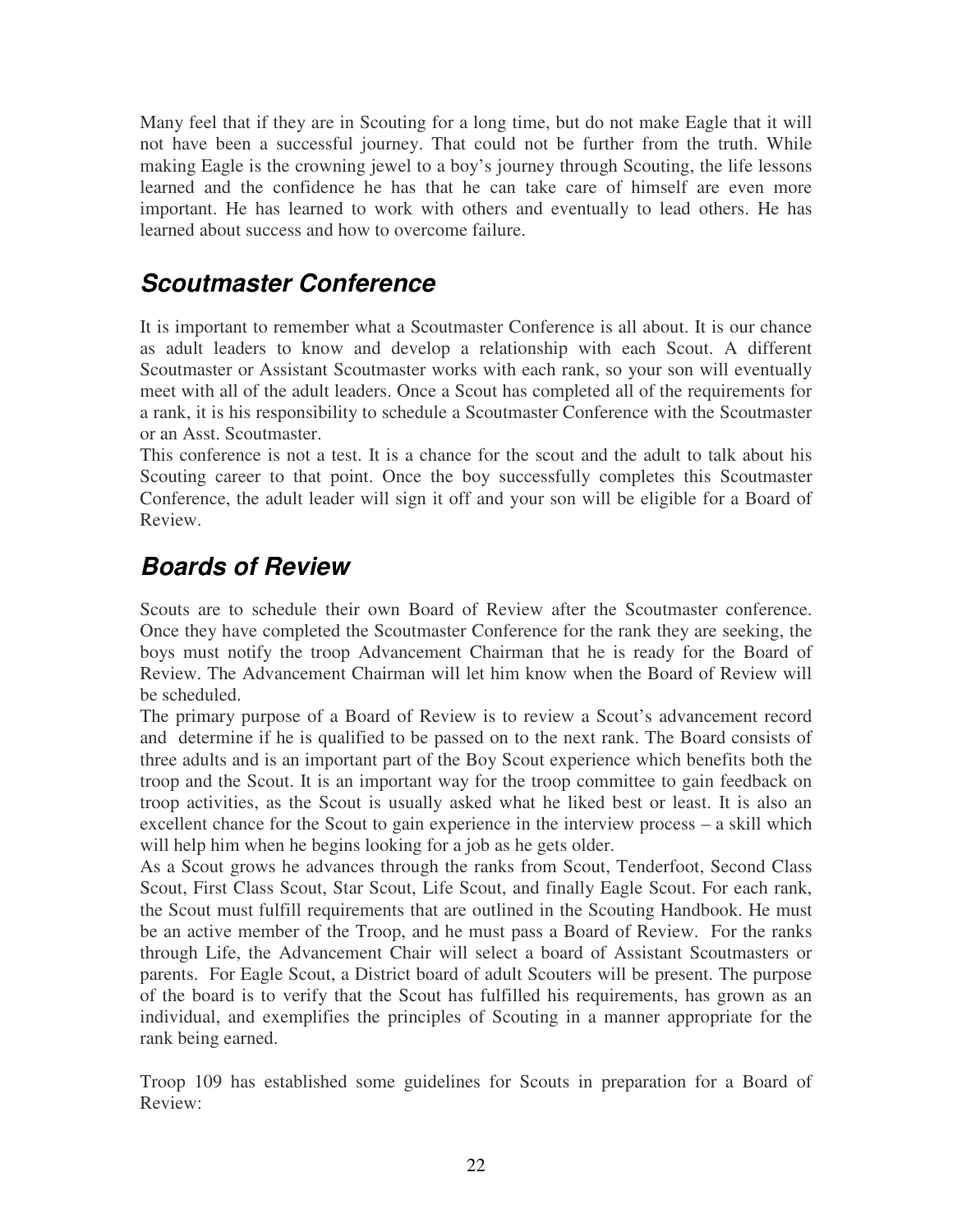• Wear the complete uniform, including merit badge sash and troop neckerchief. The appropriate dress uniform for the BSA is the Class "A" uniform.

• Each scout will be asked to repeat the Scout Oath and Law, as well as the Outdoor Code. Older scouts who cannot successfully repeat all of these may be asked to come back.

• The members of the Board of Review will ask questions that are pertinent to the rank your son is seeking. Some will be about skills he has acquired while working towards this rank; while others might focus on how he has made Scouting a part of his everyday life.

• After he has answered all of the questions, he will be excused while the Board reviews his qualifications for the rank he is seeking. When the boy passes his review he will immediately be awarded the rank patch and be recognized in front of his peers. While he will not be awarded the rank card until the next troop Court of Honor, the official date of rank will be the date of this Board of Review. The time requirements for the next rank begin when the Board approves his advancement, not when he gets recognized at the Court of Honor.

## **Troop Court of Honor**

Generally we have four troop Courts of Honor each year; one each quarter, usually January, March, July and October. The summer Court of Honor generally awards all of the merit badges, camping awards, rank, and special awards that were earned at Summer Camp and is our largest one. This is an important part of the Scout program and we need to have all of our Scouts and their parents in attendance. All of us like to receive recognition for our efforts and this is especially true for young people. You will find that if you show your son that advancement is important to you, he will usually find it is something important to him also.

#### **Eagle Court of Honor**

Only two percent of the kids who join Scouting make it to this level. We are very fortunate in this troop, in that our percentage is usually much higher. But, this is something that a boy must want to do. A brief ceremony is held prior to the actual presentation of the Eagle awards and boys from the troop, as well as the adult leaders are involved.

We have a special ceremony to honor those Scouts that have earned the prestigious Eagle Scout award. Everyone who makes Eagle deserves the respect of his peers and their attendance at these ceremonies should not be taken lightly. We try to teach our kids what we think is important and hope as they grow up, they share those values. As a leader, I cannot tell you how many times I have had conversations with parents about why their son is not motivated to advance or even become an Eagle Scout himself.

My question to them is how many Eagle ceremonies have THEY been to? How important has it been to THEM to support the kids, as well as the families, that have made the sacrifices it takes to see their son reach the pinnacle of Scouting? There will always be conflicts and choices to be made. However, these kids do deserve our respect and support for what they have done for YOUR kids while in Scouting.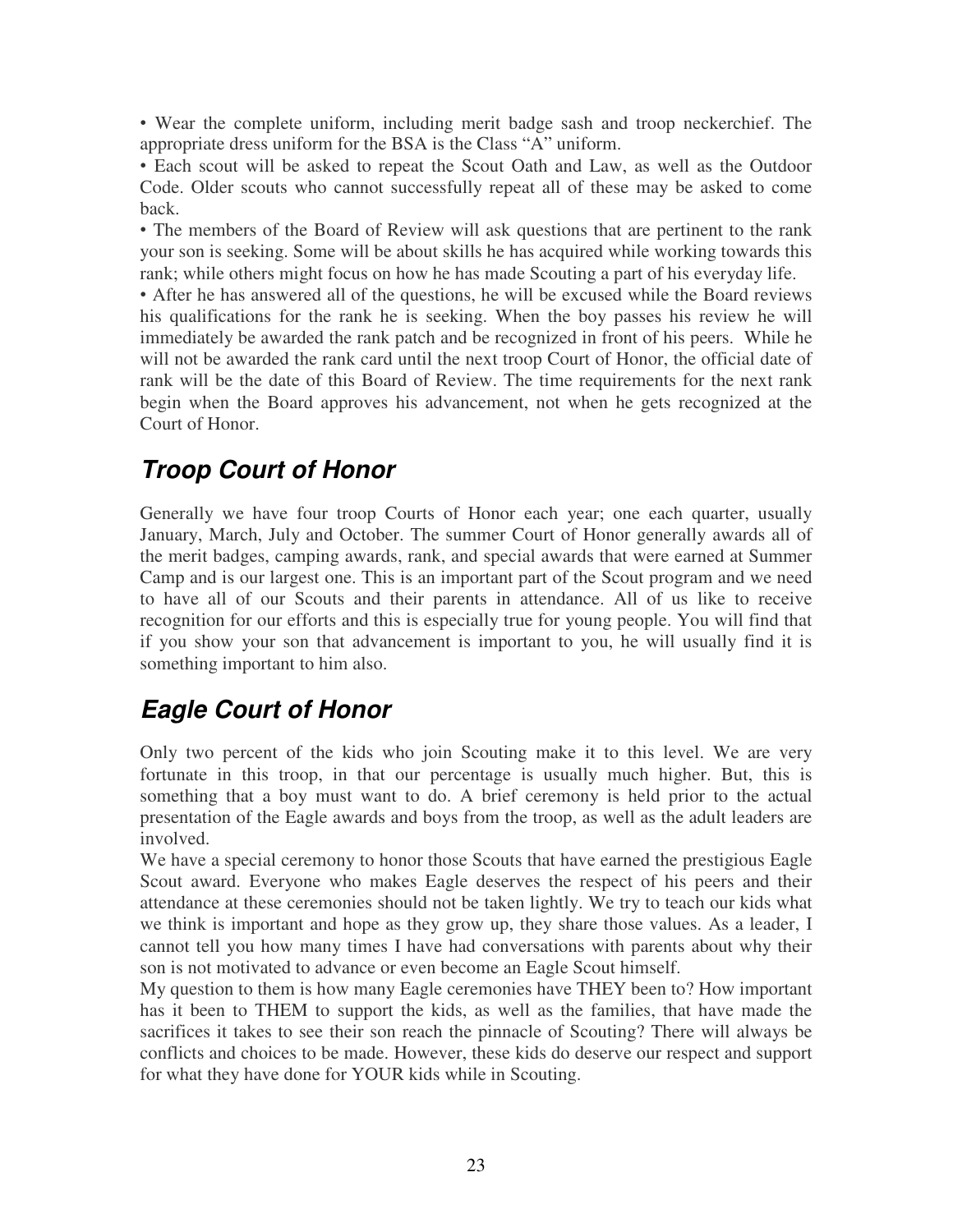# **Discipline**

Should it be necessary, Scouts will be disciplined in non-violent and non-corporal punishment means. The majority of the time discipline is handled by the Senior Patrol Leader or Patrol Leader under the guidance of the Scoutmaster or Assistant Scoutmasters. If a Scout is so unruly or causes serious mental or physical harm, the parents will be notified and the Scout will be sent home with the parents.

If this occurs on a high adventure trip, appropriate one-way commercial transportation will be utilized and the cost covered by the Scout. Communication with the parents will be completed prior to the Scout's return. The final decision rests with the Scoutmaster or trip leader.

# **Communications**

**Weekly E-mail –** To further communications the Scoutmaster sends out the message of the week via e-mail to scouts with e-mail accounts.

**Website – www.fisherstroop109.com -** The message of the week is also posted to the Troop's website along with additional materials and resources for the Scouts and adults. You can send an e-mail to the Scoutmaster and webmaster directly from the website. Pictures of past camps are also found on this site.

**Monthly Adult Leader's Meetings** – Every month the Scoutmaster and the Assistant Scoutmasters will hold a meeting with the parents to discuss upcoming events and address parent concerns. These are usually held on the  $1<sup>st</sup>$  Tuesday of the month immediately following the Patrol Leader's Council.

#### **Meetings Troop Meeting Format**

**Pre-Opening.** As Scouts begin to arrive, the Senior Patrol Leader or the Assistant Senior Patrol Leader(s) should be preparing for the meeting – setting up equipment, arranging chairs, giving assignments, and doing whatever else must be done ahead of time.

**Opening (5 minutes).** The Senior Patrol Leader will call the meeting to order at the appointed time, instructing the Scouts to line up in formation by patrols. The opening will lead the troop in reciting the Pledge of Allegiance, Scout Oath, Scout Law, and Outdoor Code. Visitors, new Scouts, and special guests will be introduced.

**Patrol Time (5 – 10 minutes).** At the conclusion of the Opening, the Senior Patrol Leader may send each patrol to a designated area. Patrol Leaders will take charge of during this portion of the meeting. This will focus on skills needed to participate in an upcoming activity, or skills they must have to complete requirements for advancement. Other matters to be handled include taking attendance, planning the patrol's involvement in upcoming troop activities, selecting menus for hikes and campouts, assigning patrol members to specific tasks, and working on any other patrol business.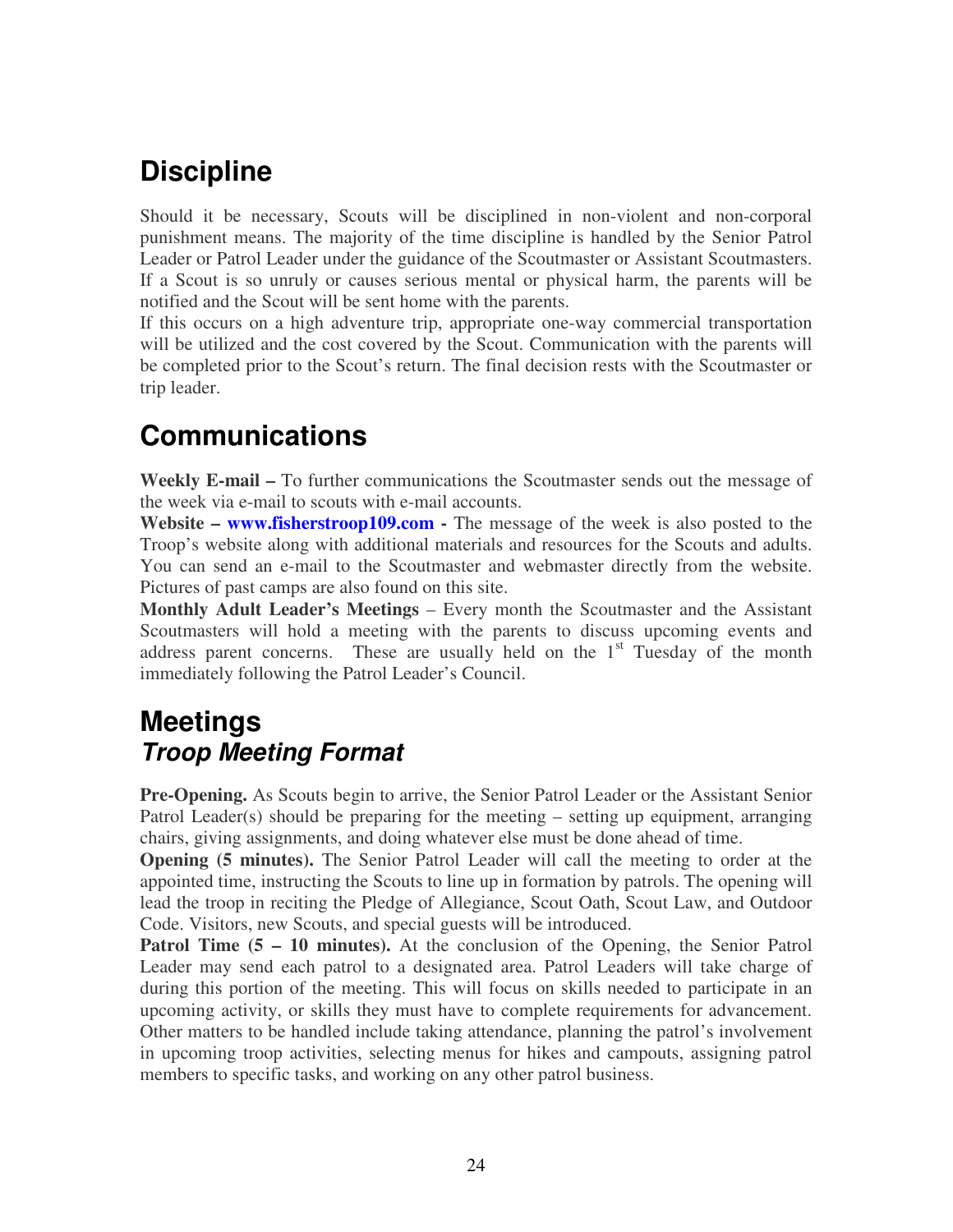**Scoutcraft (25 – 30 minutes).** Due to the various ages and levels of expertise with the troop, this activity will be organized at three levels – basic information for new Scouts, more advanced instruction for Tenderfoot and Second Class Scouts, and more challenging for First Class and above. The sessions with the older Scouts may include working on a merit badge, planning for a service project or High Adventure activity, or working on Venture requirements. Instruction should be hands-on learning rather than lecturing. Those leading the sessions should have some level of expertise in the area they are instructing, or outside experts willing to share their knowledge with the troop.

**Inter-Patrol Activity (25 – 30 minutes).** Led by an older Scout, this allows patrols to interact with one another in a competition or in a cooperative effort. The activity might be a game that tests the skills Scouts are learning for an upcoming event or just for fun.

**Closing (5 minutes).** The closing is time for announcements regarding upcoming events, reminders for meetings, service projects, or campouts. The closing can also include a Scoutmaster minute, simple ceremony, a song, or a prayer.

**After the Meeting (10 minutes).** At the end of the meeting, the Senior Patrol Leader should meet briefly with the Scoutmaster and Patrol Leaders to review the meeting, go over plans for the coming activities, and plan for the next meeting, In addition, all of the equipment that was used for the meeting or returned from the previous campout will be collected and returned to the troop bus or shed.

#### **Service Projects**

Service to the community and others is an important part of the Scouting program. As Scouts, you are expected to be very active in this area. It may be through a troop service project for our sponsoring organization, participating in an Eagle Project, helping out with the Cub Scout program, or just service to the community. Not only will you feel good about yourself as you help others, but you will also be providing valuable support to the community where you live. In addition, part of the consideration of who will be eligible for leadership positions will be how active are you in this area.

# **Camping Program**

The scouts determine camp themes and locations during planning outing camp in July or August. Camping offers each Scout opportunities to work on rank advancements while also having fun during the day. Camping also helps build their self-esteem as they learn survival skills, navigational skills and camping techniques.

As is the case for Troop meetings, the Scouts run the camping program. Parents are welcome to camp with the troop with the understanding that the Scouts are in charge of the program. Any concerns, other than the immediate safety of a Scout, should be directed to a Scoutmaster.

# **Monthly Campouts**

Each month the troop has a monthly campout. Each camp has a theme and is typically held at a scout camp or state park in Indiana and in adjoining states. All the activities at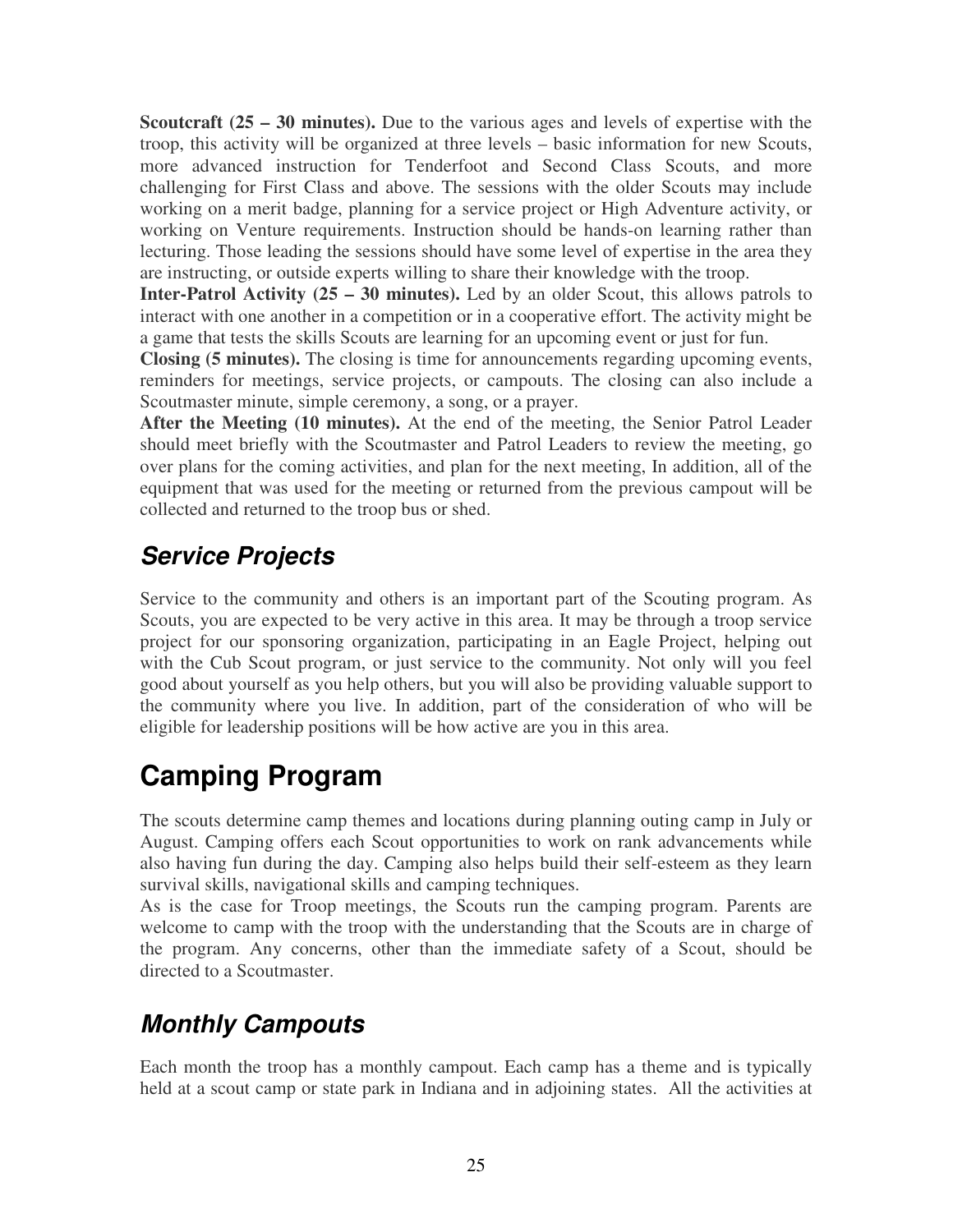camp are geared toward the monthly theme. The monthly camp is an excellent place to earn and learn Scouting skills. Examples of these are: fire building, hiking, first aid, orienteering (compass), handling axes, hatchets and knives. Knot tying, lashings, building camp gadgets, the buddy system, animal identifications, plant identification, cooking and swimming safety. It is highly recommended that Scouts attend each camp and work on these outdoor skills during the advancement activities of each camp. In addition to advancement activities each camp features games that each patrol competes against the other patrols, and a camp fire after dinner. On Sunday mornings a non-Denominational Service is held prior to departure.

*Camp Meals -* All meals and snacks requirements are planned and coordinated by the Scout Quartermasters. All meals are balanced and sufficient in quantity. All Scouts are expected to eat everything. The only exceptions are for medical reasons and reasons of religion. Medical problems with food **Must** be identified on the medical form. Special religious limitations need to be submitted to the Scoutmaster in writing. Accommodations will be made for identified foods and drinks.

Meals are prepared, cooked and consumed by the Scouts and Leaders. Along with this comes KP (dishwashing). Scouts will be required after each meal to clean up and exercise proper sanitation. Scouts should not bring snacks, candy, pop & drinks (other than water) or supplemental foods to camp. We do not allow food in the tents due to the fact that we are camping where wild animals such as raccoons, skunks, or other animals live. All of these animals have been known to slice into the tents with their claws and to surprise unwary campers. There have been cases where a scout has woke up to find an animal on their chest or going through their duffel bag. It is our concern to eliminate the primary cause, which is food in tents.

**Should Scouts be required to bring food they will be notified and instructed what to bring to camp.** The Scouts will be instructed as to what types of food are acceptable to bring. Check the website for the packing lists and food requirements for a specific camp. Remember – If you pack it in, you will pack it out. Don't overload your camp bag or back pack!

*Cooking Patrols -* To organize meals, as well as to help younger boys earn scout skill requirements for food preparation, the Troop will be divided by the SPL into Cooking Patrols. The patrols may be the Scout's own patrol or mixed depending upon the participation on the campout. The person in charge of putting the menu together, purchasing and bringing all of the food on the campout is called the Grubmaster. The Grubmaster will make sure that enough food is purchased to supply each Scout in his Cooking Patrol with Breakfast, Lunch, Dinner and another Breakfast, on a typical Friday night to Sunday morning campout. The Grubmaster must also bring a cooler and ice to keep refrigerated items cool during transportation. The Grubmaster must also adhere to the budget assigned per head count for that specific campout. The budget changes depending upon participation.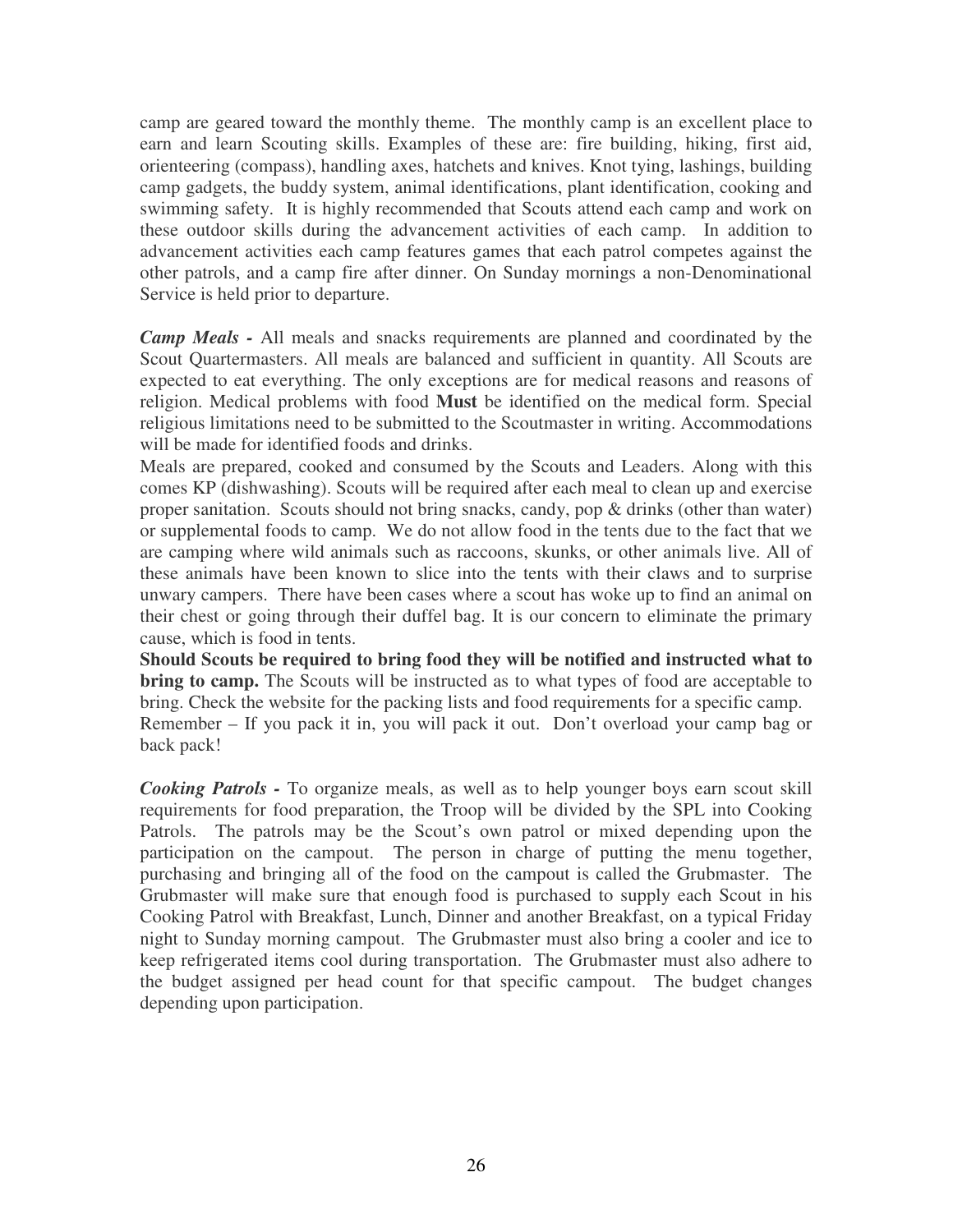# **Troop Gear**

The Troop's gear begins and ends with the Troop's bus. Before camps the quartermasters check and recheck the gear, packing what is needed, packing the food and miscellaneous equipment that the Scouts will need for that particular camp. When your son goes camping with the troop he will be using the Troop's tent, a patrol cook kit, cooking stoves and a dining fly. The Troop expects the Scout to treat the gear properly and to show responsibility to clean and maintain troop gear. We expect normal wear and tear of our gear, but any mistreatment of gear by a Scout could be charged to the Scout responsible. This includes payment for replacement or repair. This reinforces the responsibility aspects of Scouting. As part of the shared leadership in the patrol, your son may be asked to take gear home to clean after camp. Boys that camp together should take turns in taking a tent home to clean out or dry out if it has rained during the campout. It is the Scout's responsibility to carry out those tasks assigned to them such as:

- Cleaning and airing out a tent or tarp/fly
- Cleaning a cook kit
- Cleaning a Dutch oven
- Cleaning out coolers or other gear

All such gear is due back to the Troop meeting on the Tuesday after camp. The Scout is responsible to bring back the gear on time. Should extenuating circumstances exist, contact the Scoutmaster in advance to make arrangements for the return of troop gear. The maintenance of our gear is very important to our program. If gear is not returned on time it will not be available for the next camp, which could limit the number of Scouts that can participate.

*Tent Dry Out Instructions* – At the conclusion of camp, it is imperative that the tent that he brings home is hung up to dry! Even if it is still raining, the tent can be hung up in a garage or basement to dry. To accomplish this, the tent must be unpacked and opened up. Care is to be taken not to lose tent stakes or poles. Re-pack the tent, tent stakes and poles the same way the tent was packed at camp. Make sure all the poles etc. are properly packed and returned. DO NOT PUT INTO THE DRYER.

*Cook kit cleaning Instructions-* Everything in the kit should be washed the same day it comes home (the fresh residue become cleaner easier that way). The kit should be wiped out with soap and water, rinsed and dried. The pots may require scrubbing as well. The plates, silverware etc., can be washed in the dishwasher.

*Cooler Cleaning Instructions* **-** Wash with mild soap, rinse and dry inside and out.

*Dutch Oven Cleaning Instructions –* Heat water in a teapot until boiling. Pour the boiling water into the Dutch Oven and let stand. After about 5- 10 minutes pour the wash water into the sink.

**Caution: the Dutch Oven it HOT!!!** Wipe out the inside and follow with by washing with mild non-abrasive soap and rinse. **DO NOT use Scouring pads!** 

**Tarps/Dining Flys -** Drying out – Follow same instructions as tent above.

**Troop Gear Inventory – This is performed by the Troop's Quartermasters, who check** and issue troop gear to the scouts. At the end of each camp the Quartermasters assign gear to troop members to take home and clean. Each tent is lettered or numbered and the inspection results from the last camp can be prepared to the current condition. If there is a problem with the tent missing parts etc. the Scouts that are assigned to that tent are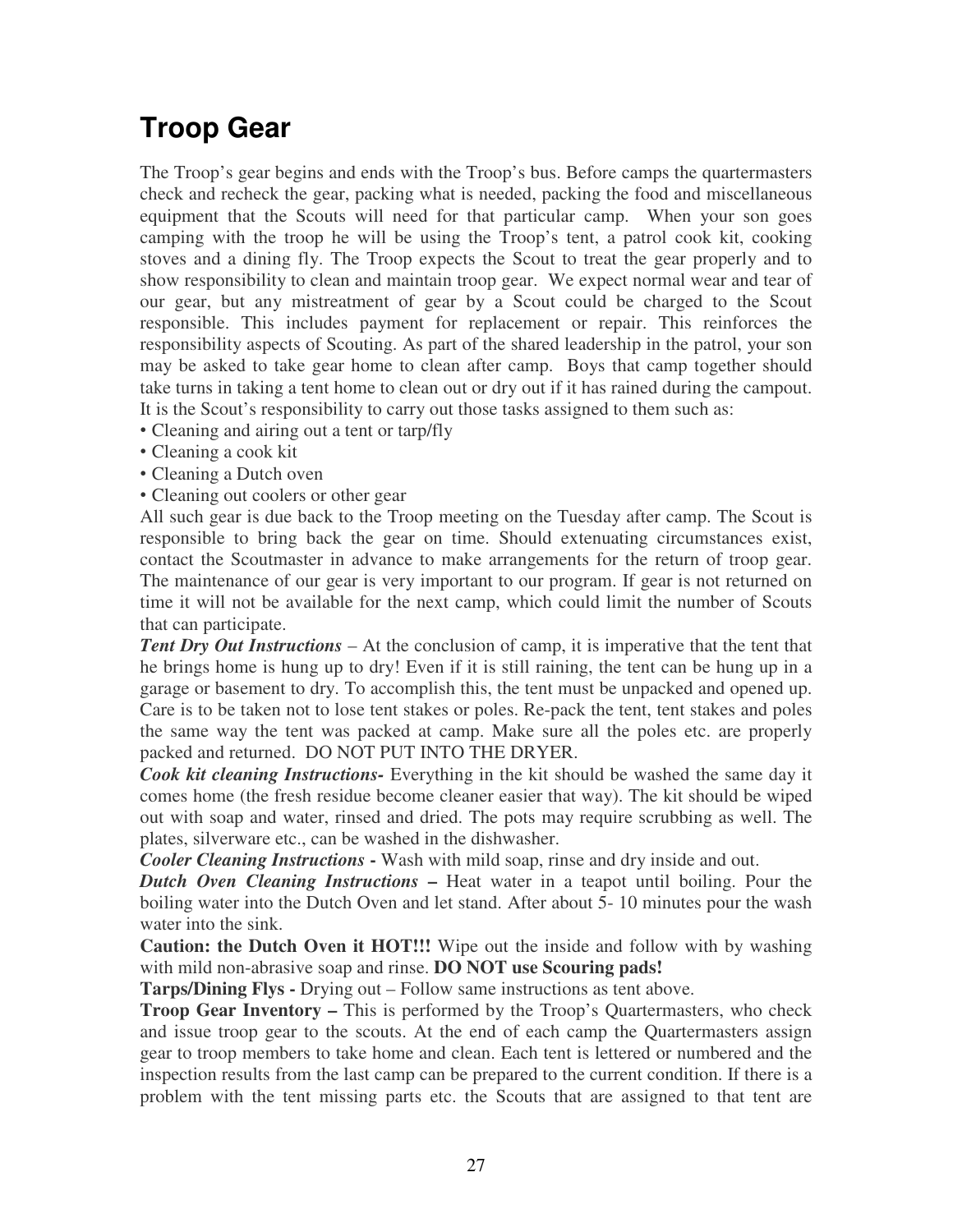responsible to report such problems. The Quartermasters are responsible to replace any missing parts or to take a tent out of service until the proper replacement part can be obtained.

When a Scout brings a tent back at the advancement night, the Quartermasters will open and inspect the tent and parts. So if the Scout didn't open and air out the tent (the tent will be mildewed), or half the stakes are missing the Scout involved will be asked about the circumstances. The Scout may be asked to re-clean the tent or to replace the missing stakes. This procedure applies to any other troop gear that requires cleaning and maintenance. The Quartermasters have the responsibility to re-pack the Troop Bus after the Gear is returned.

#### **Scout Responsibilities**

Scouts are responsible to keep tents clean that are checked out to them. We need to have all of the parts returned and in good working order after a campout.

Scouts are responsible to use Troop equipment properly, if a Scout is unsure about how to use a piece of equipment they should ask their patrol leader, quartermaster, Scoutmaster, or the senior patrol leader.

Scouts should report all abuse of any troop gear.

Quartermasters are responsible to inventory and check in all troop gear.

Quartermasters load and unload the Troop bus making sure that all needed equipment is read and packed into the bus prior to camp.

# **High Adventure**

The purpose of High Adventure is to provide the Scouts, parents and leaders an opportunity to take trips with higher adventure than what is offered at typical scout camps. Boys that are eligible (typically age 14 and older, along with other physical requirements) may organize and take trips to places such as Philmont Scout Reservation for a backpack adventures, Northern Tier at Boundary Waters Canoe Area for canoeing, or Florida SeaBase for camping/boating/fishing/snorkeling,, etc.

The troop typically organizes trips over one year in advance. Details can be found at the following websites:

http://www.scouting.org/philmont/ http://www.ntier.org/ http://www.bsaseabase.org/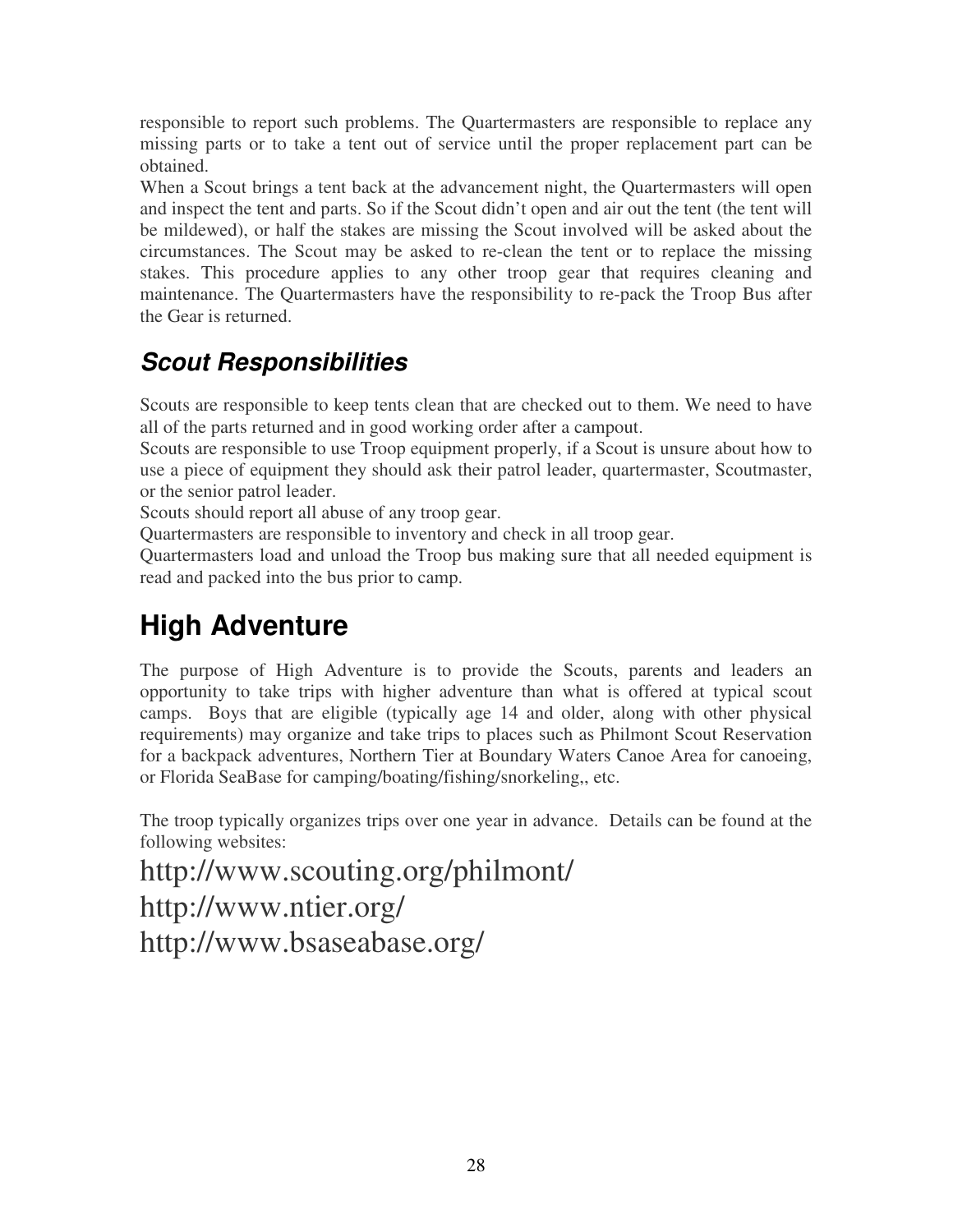### **Appendix A – Maps to popular Council Camps**

**Ransburg Scout Reservation 7599 E. Waldrip Creek Road Bloomington, IN 47401 (812) 837-9423 http://www.ransburgbsa.org/**

#### **Directions to Ransburg Scout Reservation**

**http://www.mapquest.com/maps?address=7599+E.+Wal drip+Creek+Road&city=Bloomington&state=IN&zipcode =47401&country=US**



#### **Camp Map of Ransburg Scout Reservation**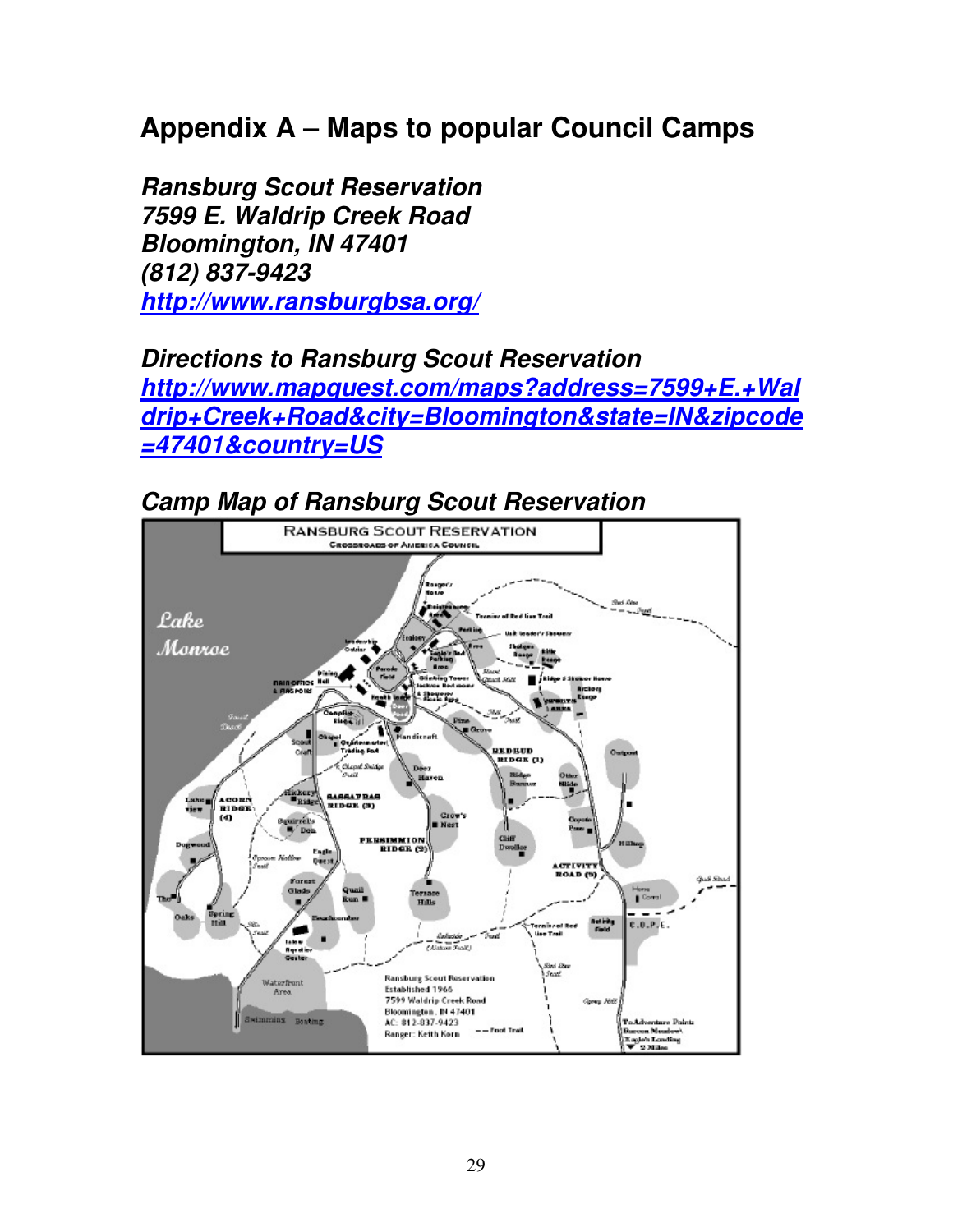#### **Location of Activities**

Activity Area 1st Class Eagle Quest  $2<sup>nd</sup> Class$ Eagle Quest Animal Science Ranch Ecology Archaeology Archery Archery Handicraft Aπ Astronomy Ecology Athletics Sports Basketry Handloraft Ecology<br>Scoutcraft Bird Study Camper Camping Scoutcraft Canoelng Waterfront Chemistry Ecology Climbing Climbing Tower COPE COPE Emergency Prep. Scoutcraft Energy Ecology Environmental Science Ecology<br>Handicraft **Fingerprinting** Firecrafter Scoutcraft Firem'n Chip Scoutcraft First Aid Scoutcraft Fish & Wildlife Ecology Forestry Ecology Geology Ecology Horsemanship Horse Corral Indian Lore Handleraft instructional Swim Waterfront Intramurals Sports Handleraft Leatherwork Lifesaving Waterfront Ecology<br>Handicraft Mammal Study Metalwork

Activity Mile Swim Motorboating Mountain Biking Music Nature Nuclear Science Open Boating/ Boardsalling/ Kayaking nayaning<br>Open Swimming<br>Paul Bunyan Award Waterfront Personal Fitness Ploneering Plant Science Ransburg Wrangler<br>Rifle Shooting Rowing Shotgun Shooting<br>Small Boat Salling Shotgun Range<br>Waterfront Soll & Water Conservation Space Exploration Sports Swimming Tenderfoot Totin' Chip Veterinary Medicine Ranch Waterskiing Weather Wilderness Survival Scoutcraft

Woodcarving

Woodsman

Area

Waterfront

Waterfront

Handlerant

Sports

Ecology Ecology<br>Waterfront

Sports

Scoutcraft

Sports<br>Scoutcraft

Horse Corral

Rifle Range

Waterfront

Ecology

Sports Waterfront

Quest

Handloraft

Eagle Quest

Waterfront

Ecology

Handloraft

Scoutcraft

Scoutcraft/Eagle

Ecology

**Camp Kikthawenund 7651 W. 500 N. Frankton, IN 46044 (765) 552-7400** 

**Directions to Camp Kikthawenund** 

**http://www.mapquest.com/maps?city=Frankton&state=I N&address=7651+W+500+N&zipcode=46044- 9538&country=US&latitude=40.178296&longitude=- 85.817282&geocode=ADDRESS**

**Camp Belzer 6102 Boy Scout Road Indianapolis, IN 46226 (317) 546-6031** 

**Directions to Camp Belzer**